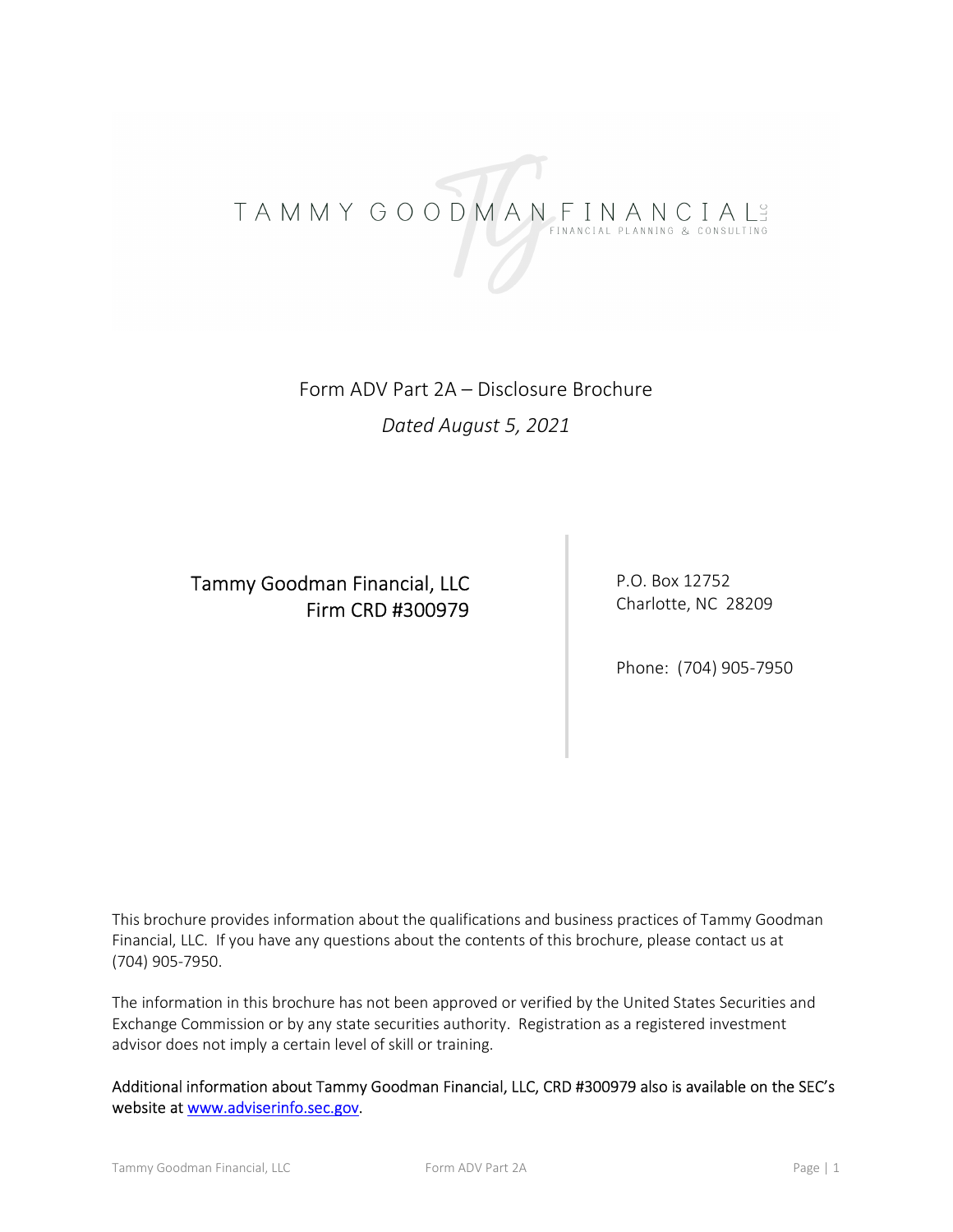### Item 2 Material Changes

Form ADV 2 is divided into two parts: Part 2A (the "Disclosure Brochure") and Part 2B (the "Brochure Supplement"). The Disclosure Brochure provides information about a variety of topics relating to an Advisor's business practices and conflicts of interest. The Brochure Supplement provides information about advisory personnel of Tammy Goodman Financial, LLC.

Tammy Goodman Financial, LLC believes that communication and transparency are the foundation of its relationship with clients and will continually strive to provide its clients with complete and accurate information at all times. Tammy Goodman Financial, LLC encourages all current and prospective clients to read this Disclosure Brochure and discuss any questions you may have with us. And of course, we always welcome your feedback.

### Changes since last filing

Since the filing of our last annual updating amendment filing dated January 15, 2021, we have made changes to our Form ADV as a result of Ms. Goodman's conclusion of part-time employment with Premier, Inc., to update the following items:

Part 2A – Items 10 and 19 Part 2B – Items 2 and 4

If you have any questions about these changes, please contact our firm's owner, Tammy Goodman.

### Future Changes

From time to time, we may amend this Disclosure Brochure to reflect changes in our business practices, changes in regulations and routine annual updates as required by the securities regulators. This complete Disclosure Brochure or a Summary of Material Changes shall be provided to each client annually and if a material change occurs in the business practices of Tammy Goodman Financial, LLC.

At any time, you may view the current Disclosure Brochure on-line at the SEC's Investment Adviser Public Disclosure website at www.adviserinfo.sec.gov.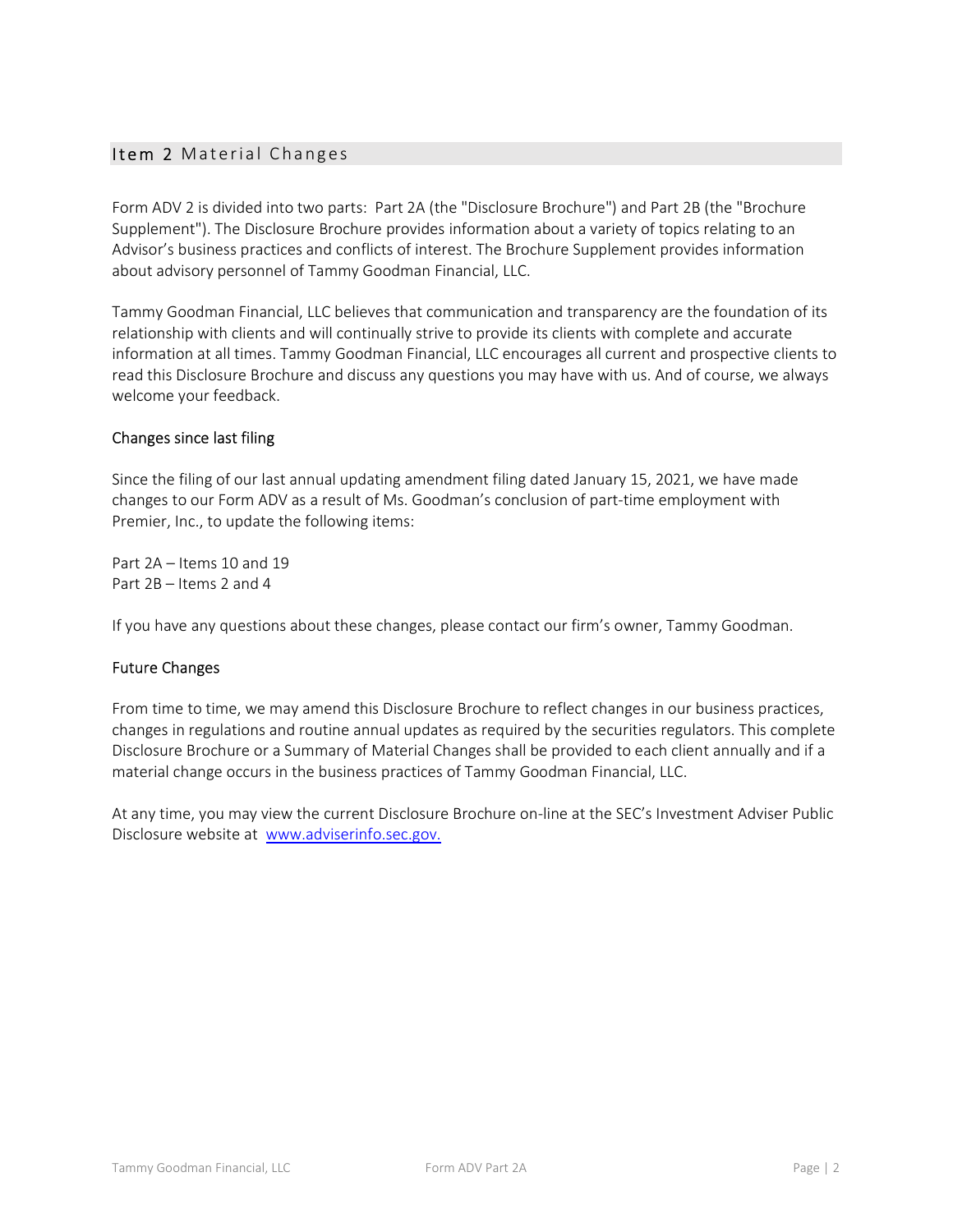## Item 3 Table of Contents

### Form ADV Part 2A

| Item 11 Code of Ethics, Participation or Interest in Client Transactions and Personal Trading 14 |  |
|--------------------------------------------------------------------------------------------------|--|
|                                                                                                  |  |
|                                                                                                  |  |
|                                                                                                  |  |
|                                                                                                  |  |
|                                                                                                  |  |
|                                                                                                  |  |
|                                                                                                  |  |
|                                                                                                  |  |

### Form ADV Part 2B

### Privacy Policy

|--|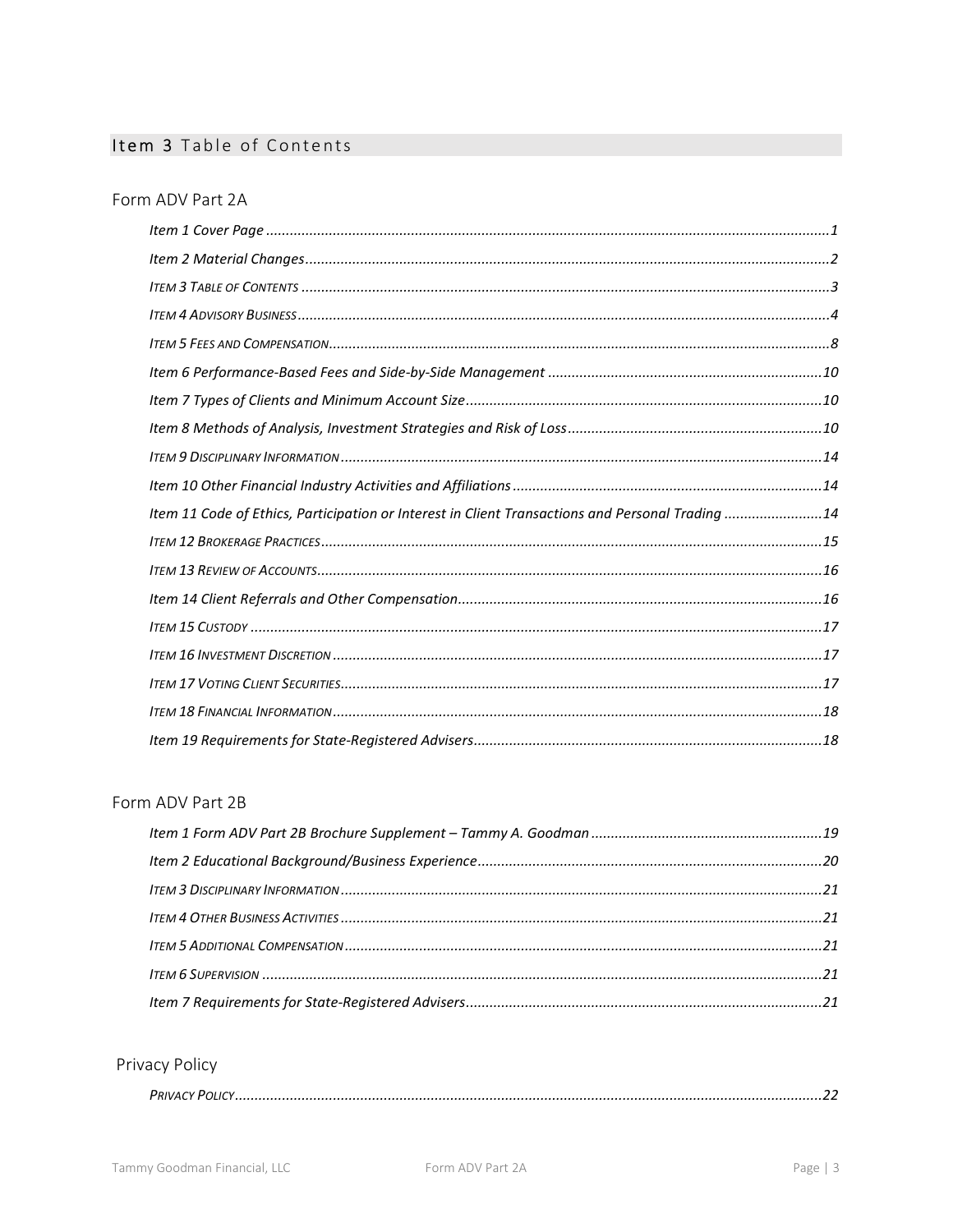### Item 4 Advisory Business

Tammy Goodman Financial, LLC ("TGF" or "Advisor") is formed as a Limited Liability Company in the state of North Carolina as of January 17, 2019. TGF is registered as an investment advisor firm with the North Carolina securities regulators. The principal owner of the firm is Tammy A. Goodman. The Advisor offers financial planning services along with discretionary investment advisory services to individual clients.

The following paragraphs describe our services and fees. As used in this Disclosure Brochure, the words "Advisor", "TGF", "firm," "we," "our," and "us" refer to Tammy Goodman Financial, LLC and the words "you," "your," and "client" refer to you as either a client or prospective client of our firm.

### Types of Advisory Services

We offer the following services to our clients, which are personalized to each individual client:

- **•** Financial Planning Services
	- o Project-Based Financial Planning
	- o Long-Term Financial Planning
- Investment Management

### Financial Planning Services

TGF offers clients a broad range of financial planning services on a one-time/projected-based or ongoing basis, and could involve comprehensive review or limited scope engagements. In general, financial planning will address any or all of the following areas of interest/concern. The client and advisor will work together to select the specific areas to cover. These areas may include, but are not limited to, the following services:

- Financial Goals: We will help you identify specific financial goals and develop plans to attain each of them. Goals could include, but are not limited to, saving for a down payment for a home, paying off student debt, buying a new car, funding a child's education, saving for an upcoming vacation, making charitable contributions, or long-term wealth accumulation. We will identify what you wish to accomplish, create a budget/plan for each goal, determine how much to fund the plan and how often, and then track your progress and adjust accordingly if anything may change the timing, need or desire to achieve each goal.
- **Cash Flow Management: TGF believes that personal financial management all begins with a basic** understanding of your everyday spending habits. To gain this understanding, we will review your income and expenses and determine your current monthly savings, or deficits, along with advice on prioritizing how any savings should be leveraged, or how expenses could be reduced if they are exceeding your income. We may also recommend an appropriate cash reserve that should be considered for emergencies such as a loss of job, or an unexpected large repair, along with a review and recommendation of bank accounts (including higher interest paying money market funds) for these reserves, and strategies to meet these goals.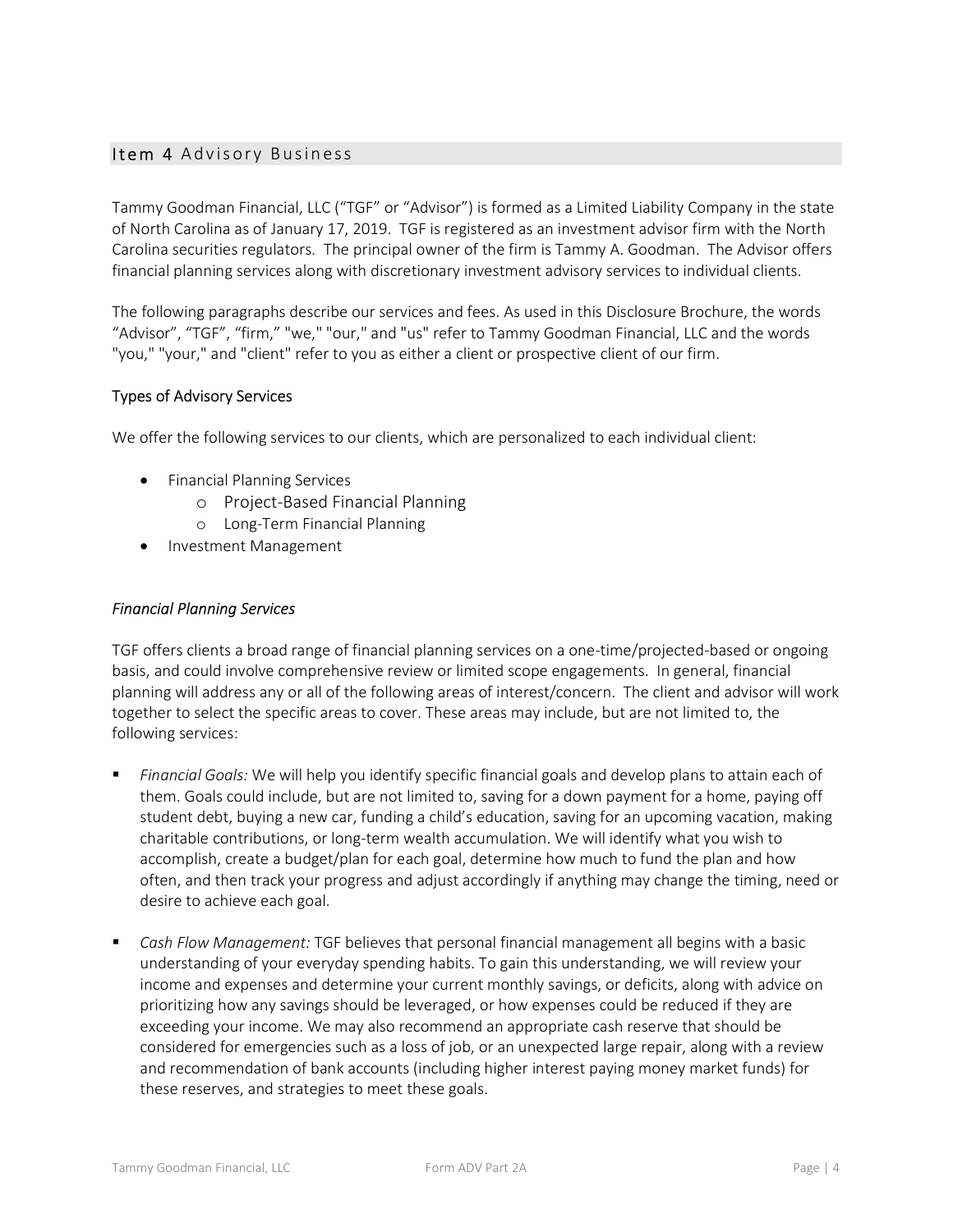- Debt/Loan Management: We will provide advice on which loans to pay off first, or possibly refinance, based on factors such as your credit score, interest rates, maturity dates, and any income tax ramifications. TGF believes that debt with favorable low interest rates can at times be advantageous, and leveraged to your advantage. Together we will review all outstanding loans, including but not limited to, credit cards, student loans, home mortgages, auto loans, and personal loans, and then create a prioritized debt management plan best suited for your situation.
- Investment Analysis: We will review your current portfolio, developing an asset allocation strategy that aligns with your financial goals and risk tolerance, providing information and strategies on investing in stocks, bonds and mutual funds, reviewing employee retirement plans and equity compensation plans, as well as assisting you in establishing your own investment account at a selected broker/dealer or custodian. The strategies and types of investments we may recommend are further discussed in Item 8 of this brochure.
- **Employee Benefits Optimization: We will provide a review and analysis as to whether you, as an** employee, are taking maximum advantage of the employee benefits offered to you by your employer. If you are a business owner, we will consider and/or recommend the various benefit programs that can be structured to meet both business and personal retirement goals.
- Executive Compensation Review: We will help with reviewing your total compensation package, including but not limited to; base salary, bonus incentives, retirement plan benefits, deferred compensation arrangements, equity compensation plans (e.g., stock options, restricted stock programs), employment agreements and severance arrangements, health/dental/short-term/longterm disability insurances, paid time off, HSA/FSA options, as well as discussing/recommending salary negotiation options, strategies and techniques.
- College Savings: We will provide analysis projecting the amount of funding that will be needed to pay for a child's public/private college or post-secondary education. Recommendations as to tax advantages savings plans and investing strategies are included, and, if needed, we will review your financial picture as it relates to eligibility for financial aid and/or the best way to contribute to a grandchild's education (if appropriate).
- Insurance Review: We will review existing policies to ensure proper coverage for life, health, disability, liability, home and automobile, as well as an analysis/recommendation for any savings opportunities. Existing life insurance policies will be reviewed to evaluate cash value and policy performance relative to benchmark, as well as interpretation of the life insurer's illustrated projections. If your policy is not performing in line with expectations, advice may be given regarding strategies (such as increasing the premium, extending the payment duration, or reducing the death benefit).
- Retirement Planning: TGF's retirement planning services typically include projections of the likelihood that you will have enough money to comfortably retire at a desired age. For situations where projections show less than optimal results, we may make recommendations that present improved possible outcomes by adjusting certain variables (i.e., working longer, saving more, spending less, taking more risk with investments). If you are near retirement or already retired, advice may be given on appropriate investment and distribution strategies to minimize the likelihood of running out of money or having to adversely alter spending during your retirement years.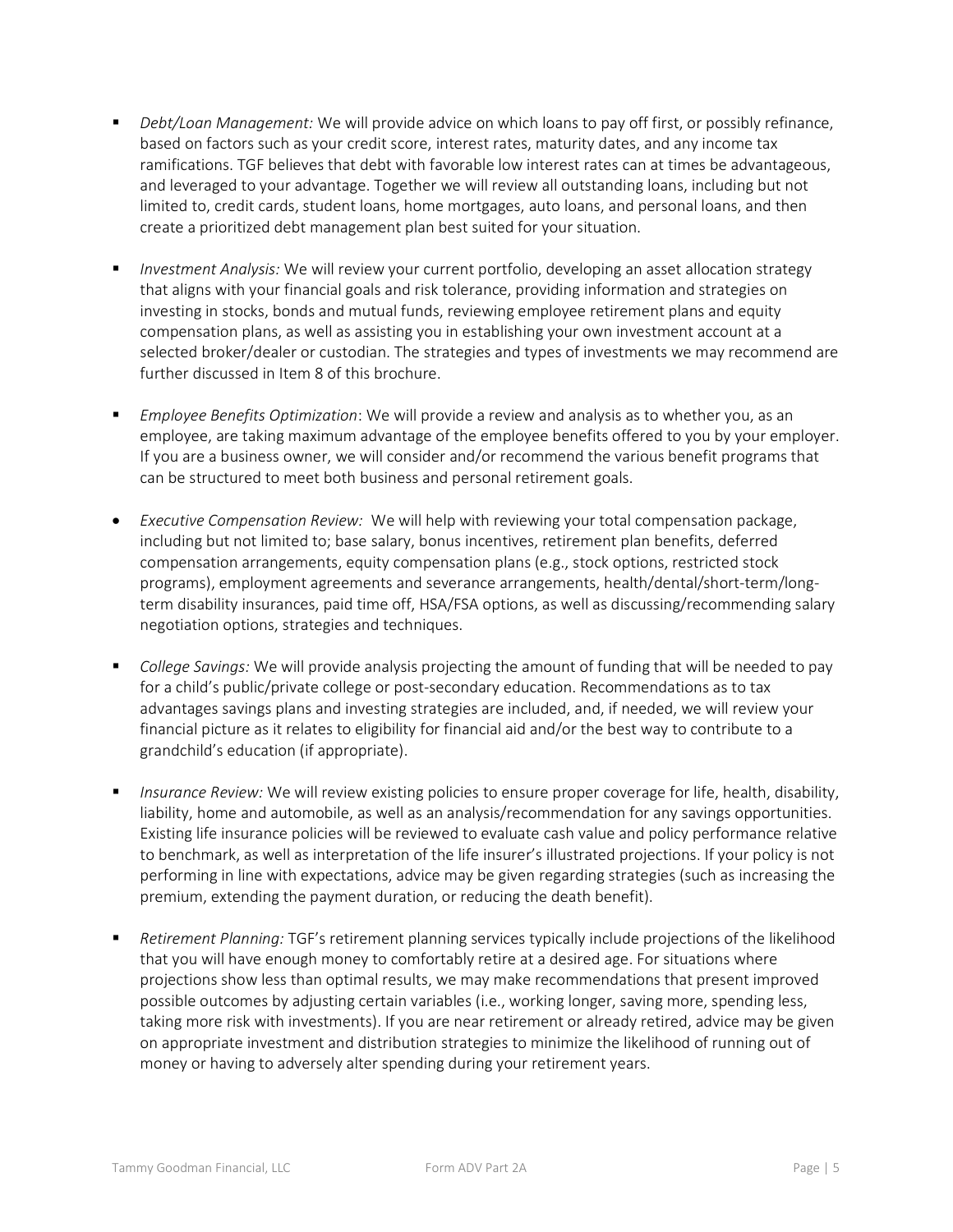**Tax Planning Strategies: TGF's advice may include ways to minimize your current and future income** taxes as a part of your overall financial planning strategy. For example, we may make recommendations on which type of account(s) or specific investments to be owned based in part on their "tax efficiency," or "tax deferred status," with consideration that there is always a possibility of future changes to federal, state and local tax laws and rates that may impact your situation.

We recommend that you consult with a qualified tax professional before initiating any tax planning strategy, and we may provide you with contact information for accountants or attorneys who specialize in this area if you wish to hire someone for such purposes. From time-to-time, we will participate in meetings or phone calls between you and your tax professional with your approval or request.

 Estate Planning: We will help you with reviewing elements of your estate plan, which typically includes an analysis of your exposure to estate taxes and establishing or reviewing your current estate plan, which may include whether you have a will, designated beneficiaries on your accounts, powers of attorney, trusts and other related documents/plans. Our advice also may include ways for you to minimize, or avoid, estate taxes through implementing appropriate estate planning strategies, such as the use of applicable trusts.

We always recommend that you consult with a qualified attorney when you initiate, update, or complete estate planning activities. We may provide you with contact information for attorneys who specialize in estate planning when you wish to hire an attorney for such purposes. From time-to-time, we will participate in meetings or phone calls between you and your attorney with your approval or request.

Before TGF enters into an advisor-client relationship, we offer a complimentary general consultation to discuss services available, give a prospective client time to review our services, and determine whether the client might benefit from a relationship with the Advisor. Our services begin only after we, together with the client, formalize the relationship with a properly executed agreement. We, together, will determine whether the relationship is for Project-Based Financial Planning or Long-Term Financial Planning.

Upon initially engaging in financial planning services, a client will share their financial goals, desired outcomes, and provide a current picture of their financial situation. Clients will be required to provide information to help complete the areas of analysis, such as net worth, cash flow, insurance, credit scores/reports, compensation, employee benefits, retirement planning, insurance, investments, college planning and estate planning.

### Project-Based Financial Planning

Our project-based financial planning service involves client and the Advisor working one-on-one over a fixed period of time to address some or all of the areas listed above based on interest or concern. The scope of a project-based engagement can range from fundamental guidance (e.g., general status overview and observations) to highly complex analysis (e.g., integrated computations, evaluation of scenarios and strategic recommendations), based on the client's goals and objectives for seeking out financial planning services.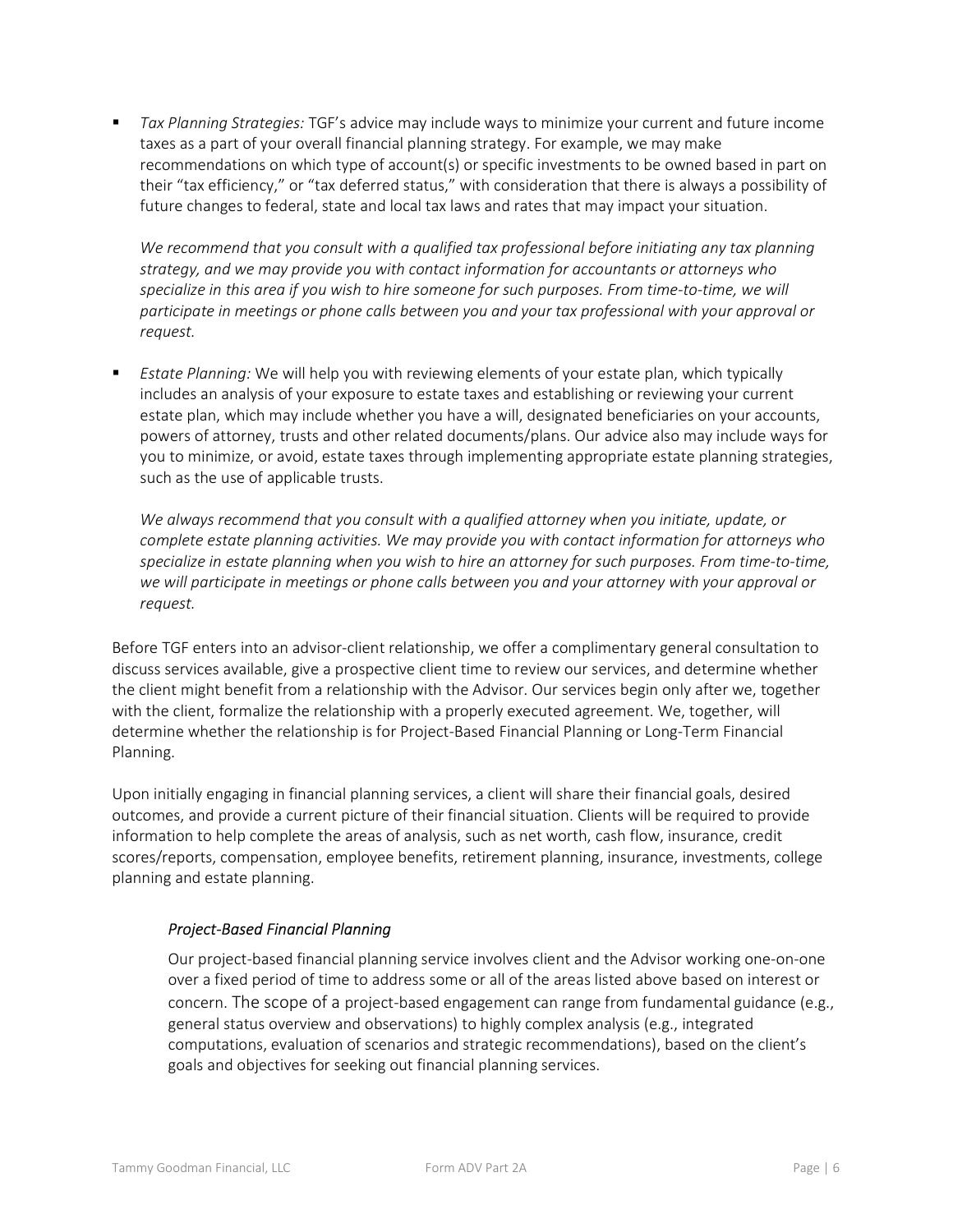Once the scope of the service is determined, a fixed time period is agreed upon, over which the client and the Advisor will collaborate regarding the financial concerns. The Advisor commits to complete the financial planning service in the time period established. TGF has a collaborative and interactive approach, and this service may consist of several meetings and working sessions over the time period, which will require the client's attention and engagement. The client's information will be reviewed, their financial situation will be summarized and analyzed, and then the findings, analysis and potential changes to their current situation will be reviewed with the client. This service does not include ongoing monitoring or implementation of changes. Once the financial planning service is delivered and the time period has concluded, the engagement is concluded.

### Long-Term Financial Planning

Our long-term financial planning service involves client and the Advisor working one-onone over an extended period of time for comprehensive financial planning involving a multitude (some or all) of the areas listed above, as applicable to the client.

Our long-term financial planning service includes assistance in implementing financial recommendations, monitoring the results, recommending any changes, and ensuring the financial plan is up to date. The client's financial situation and goals will be monitored routinely throughout the engagement, and the client and the Advisor will periodically collaborate regarding action steps, and to ensure accuracy and ongoing appropriateness of implementation efforts. This service also includes proactive service regarding planned action items identified, plus further evaluation as situations arise.

### Investment Management Services

Clients may engage TGF for investment management services, which are provided under the terms of a written advisor agreement executed by Tammy Goodman Financial, LLC and the client.

TGF offers ongoing investment management services based on the individual goals, objectives, time horizons, and risk tolerance of each client. An Investment Policy Statement is created for each client, which outlines the client's stated risk tolerance and an initial target asset allocation. TGF evaluates the current investments of each client, and then constructs an investment plan and recommended portfolio that matches the client's specific situation. TGF will request discretionary authority from clients in order to select securities and execute transactions without permission from the client prior to each transaction.

TGF's recommended portfolios generally consist of exchange-listed securities, mutual funds, corporate debt securities, and municipal securities. Investing in these types of securities helps to diversify an investment portfolio.

Clients may engage TGF to manage and/or offer investment advice on certain investments that are not maintained at their primary custodian, such as assets held in employer sponsored retirement plans, and/or assets held in qualified tuition plans (e.g., 401(k) and 529 plans). In these situations, TGF recommends the allocation of client assets among the various investment options available in each plan/custodian, and the client handles the implementation at their discretion.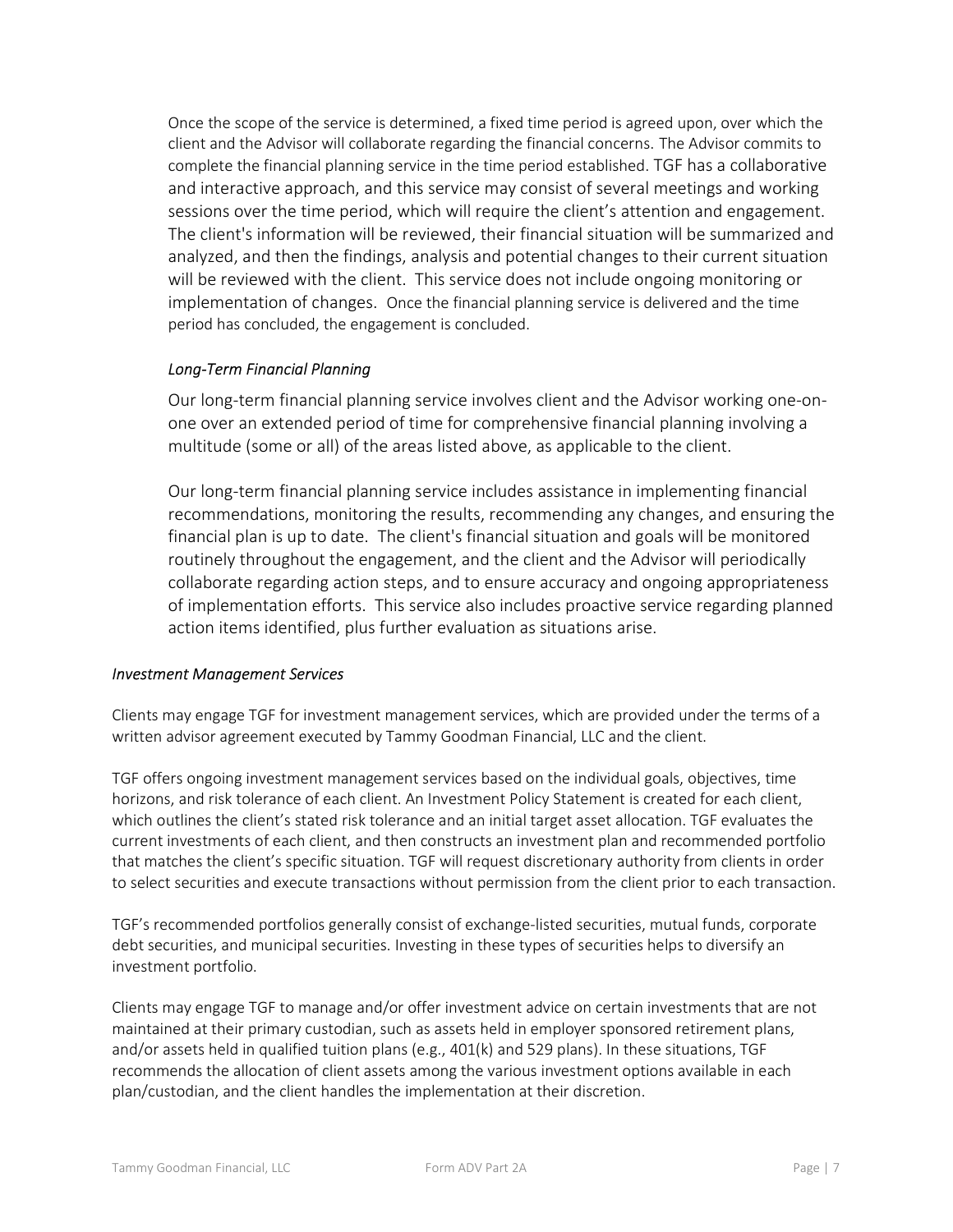TGF will tailor our advisory services to our client's individual needs based on meetings and conversations with the client. If clients wish to impose certain restrictions on investing in certain securities or types of securities, this preference will be captured on the client's Investment Policy Statement. TGF will address those restrictions with the client to have a clear understanding of the client's requirements.

TGF currently reports client assets under management total \$997,333.27. Assets under management were calculated as of January 15, 2021.

We do not participate in wrap fee programs.

### Item 5 Fees and Compensation

TGF is a fee-only firm. TGF is compensated solely by professional fees received directly from its clients, and does not receive any compensation that is contingent on the purchase or sale of a financial product. Neither TGF, nor any related person of TGF, accepts any sales commissions, referral fees, service fees, or other form of compensation from any third party, nor does TGF or any related person compensate anyone else directly or indirectly for client referrals. Fees are generally negotiable and are paid as described below, directly by the client.

### Financial Planning Services Fees

Financial planning is a discovery process; therefore, situations occur wherein the client is unaware of certain financial exposures. The fee is determined at the sole discretion of the Advisor. The fee for a financial plan is predicated upon the facts known at the start of the engagement. The fee determined is based upon the complexity disclosed by the client. In the event that the client's situation is substantially different than disclosed at the initial meeting, a revised fee will be provided by mutual agreement. The client must approve the change in scope in advance of the additional work being performed when a fee increase is necessary.

### Project-Based Financial Planning Fee

Clients who engage TGF for project-based financial planning services may do so for a fixed flat fee. The fee range for a financial plan is \$500-\$6,000 and varies based on complexity and scope of the project.

Project-based engagements are designed with a time period goal for completion. If the expected time period for the project is less than six months, the client may pay the fee in full at the beginning of the engagement; otherwise, a payment schedule will be determined, comprised of an initial fee and monthly installments. Specific details regarding payment installments may be customized to suit the situation.

For illustrative purposes, below are sample project-based arrangements and fees:

| Project Complexity | Estimated Time Period | <b>Financial Planning Fee</b> |
|--------------------|-----------------------|-------------------------------|
| – Starter/Basic    | $<$ 3 months          | \$1.500                       |
| – Moderate         | $\sim$ 6 months       | \$2,500                       |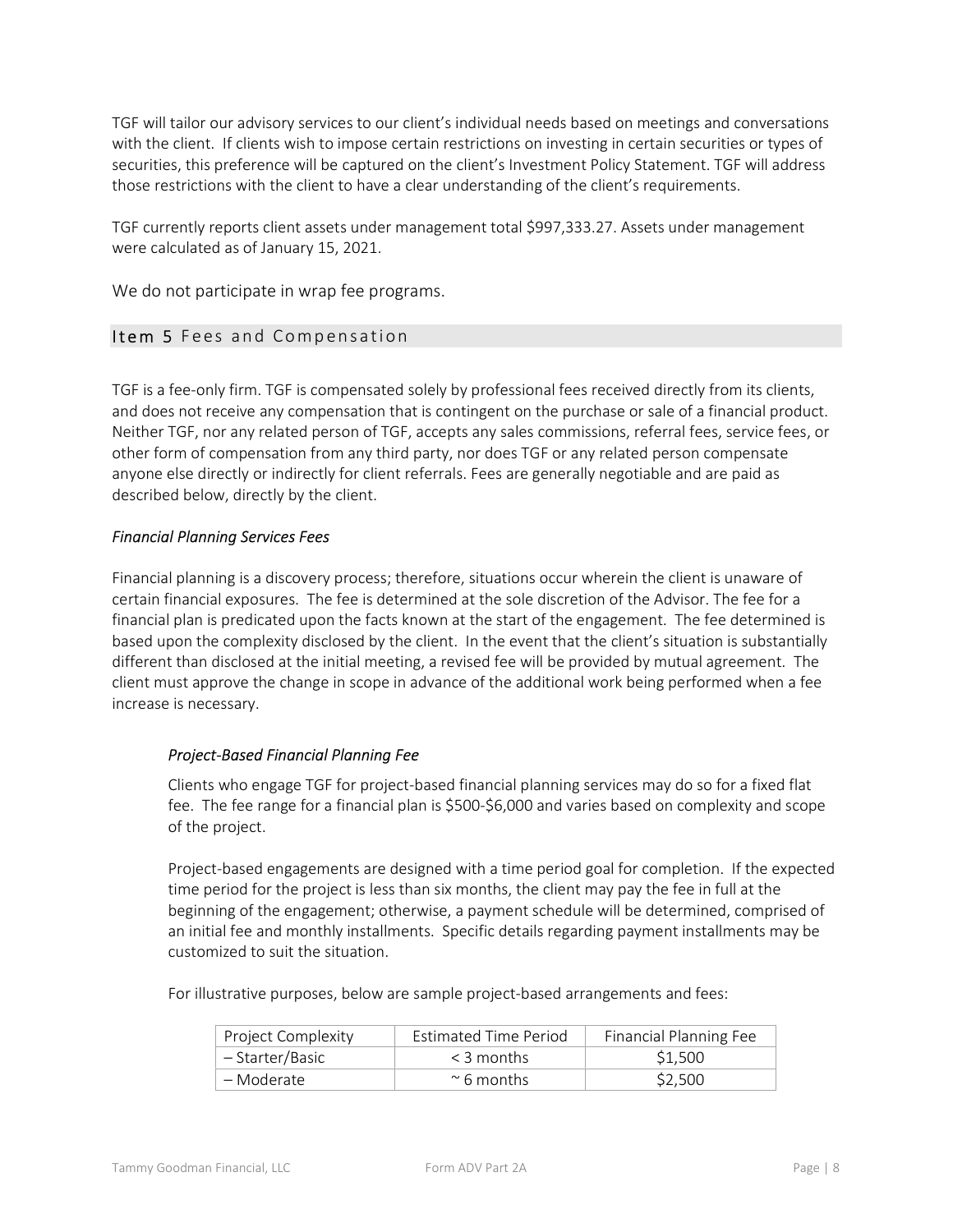In situations where the scope of work involves significant uniqueness or ambiguity causing a specific time period to be challenging to establish, TGF may be decide an hourly fee is more appropriate. The hourly rate is \$200. For hourly engagements, an initial amount of \$500 will be billed at the start of the engagement, and the Advisor and the client will agree upon a billing schedule and frequency for hours worked. The client is required to pay the fee within five days of delivery of the invoice.

In no event will TGF collect more than \$500 more than six months in advance from any client.

### Long-Term Financial Planning Fee

Clients who engage TGF for comprehensive financial planning on an ongoing basis may do so for a fee structure consisting of an initial payment of \$1,500, followed by a fixed flat fee, payable monthly. The fixed monthly fee is determined at the beginning of the engagement, based upon the complexity of the financial planning situation and the scope of the services for which the client has engaged TGF. The fee range is \$100-\$600 per month. The initial payment and the ongoing monthly payment are due within five days of receipt of TGF providing an invoice to the client.

For clients who engaging in Long-Term Financial Planning who have not engaged in Project-Based Financial Planning or Investment Management, an initial payment of \$1,500 is payable upon executing the financial planning agreement, and monthly payments will be due for each full month thereafter.

For clients who have previously engaged TGF in Project-Based Financial Planning, the initial fee for Long-Term Financial Planning may be waived or reduced, at TGF's discretion.

For clients who engage TGF in Long-Term Financial Planning and Investment Management services concurrently, the initial fee and/or the monthly fee for Long-Term Financial Planning may be waived or reduced, at TGF's discretion.

### Investment Management Fee

Pursuant to an investment management agreement signed by each client, the client will pay TGF a quarterly management fee, payable in arrears, based on the value of portfolio assets of the account on the last business day of the preceding quarter. The annual asset management fee is 1.00% for assets up to \$1M, and 0.75% for amounts exceeding \$1M.

| Assets                              | Annual Fee | Fee Assessed - Calculated Quarterly |
|-------------------------------------|------------|-------------------------------------|
| Up to \$1,000,000                   | 1.0%       | $1.0\%$ / 4 = 0.25%                 |
| $\frac{1}{2}$ \$1,000,001 and above | 0.75%      | $0.75\%$ / 4 = 0.1875%              |

Asset management fees will be automatically deducted from the client account on a quarterly basis by the qualified custodian. The client will give written authorization permitting TGF to be paid directly from their account held by the custodian. The fee calculation will be determined by TGF based on the value of the client's assets upon which the fee was based, multiplied by the investment management fee, on a quarterly basis (e.g., for an account under \$1M, the annual asset management fee of 1.00% is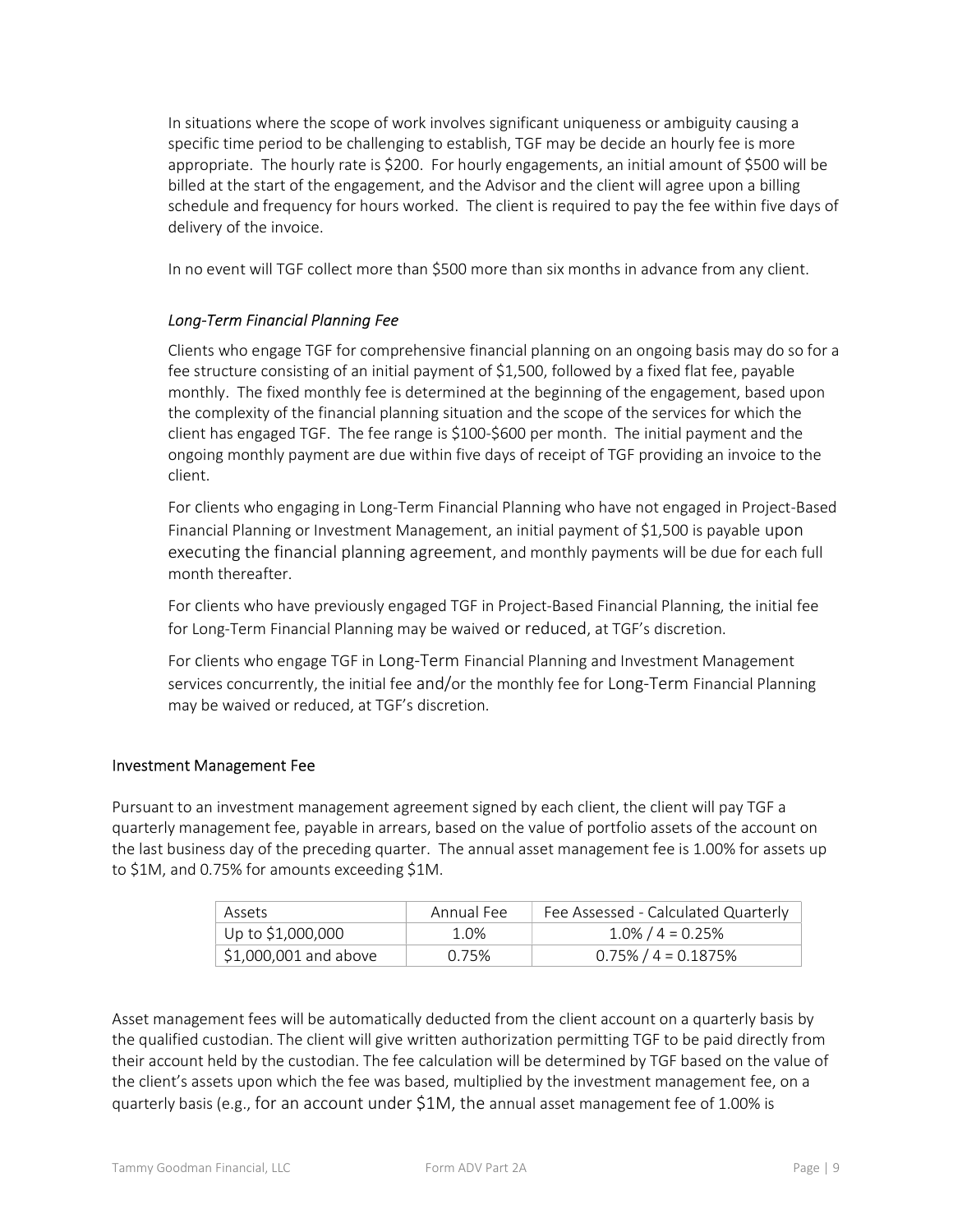computed as 0.25% on a quarterly basis). Clients need to be aware that it is their responsibility to verify the accuracy of the fee calculation and that the custodian will not determine whether the fee is properly calculated.

All fees paid to TGF for investment management services are separate and distinct from the expenses charged by mutual funds to their shareholders. These fees and expenses are described in each fund's prospectus. These fees will generally include a management fee and other fund expenses.

At no time will TGF accept or maintain custody of a client's funds or securities except for authorized fee deduction. Client is responsible for all custodial, securities and brokerage execution fees charged by the custodian and executing broker-dealer. The Advisor's fee is separate and distinct from the custodian and execution fees. See Item 12 Brokerage Practices, for further information of brokerage and transaction costs.

### Additional Information About Fees

All fees are negotiated at the sole discretion of TGF.

A portion of TGF's financial planning fee and hourly fee for project-based services is paid in advance. Should you terminate the agreement for financial planning services or for consultation services prior to completion, we will refund to you any unearned portion of the pre-paid fee from date of termination.

We do not accept compensation for the sale of securities or other investment products including assetbased sales charges or service fees from the sale of mutual funds.

### Item 6 Performance-Based Fees and Side-by-Side Management

We do not offer performance-based fees.

### Item 7 Types of Clients and Minimum Account Size

We will offer our services to individuals; and, we do not have any minimum requirements for opening or maintaining an account.

### Item 8 Methods of Analysis, Investment Strategies and Risk of Loss

TGF helps clients save and invest toward their goals by recommending an asset allocation model that balances overall return with a client's emotional and financial capacity to handle losses. TGF's general philosophy is that an asset allocation that's appropriate for a client does not require frequent trading and that emotional responses to financial markets can often harm the performance of client investments. TGF believes that buying assets and holding them for the long term helps reduce costs and increase overall return. Sometimes, we will recommend a short-term move based on the client's individual situation. TGF believes that regular investing and low-cost products maximize savings and investments. As such, TGF generally advocates a passive investment strategy, although other strategies may be recommended and used.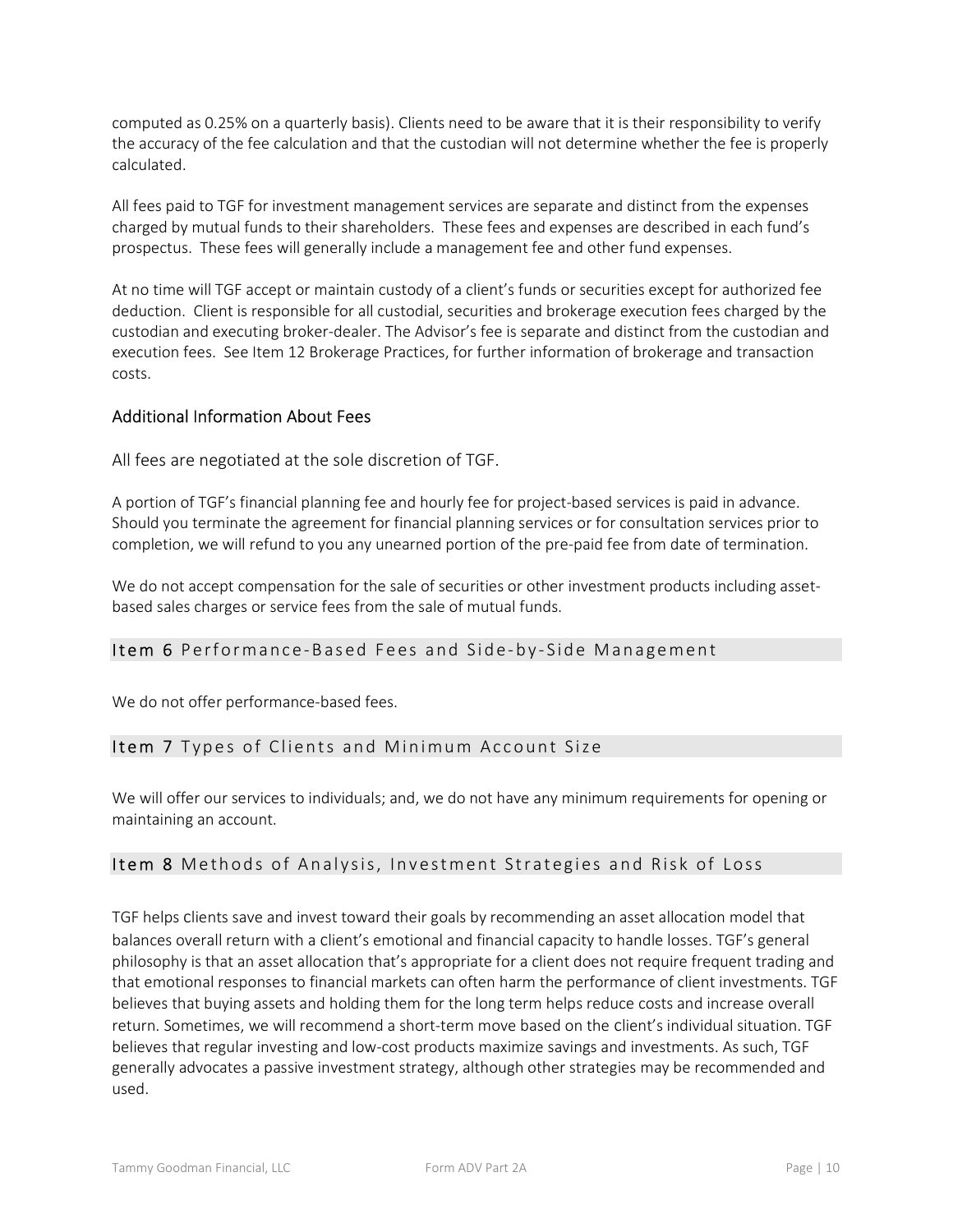The investment advice provided along with the strategies suggested by TGF will vary depending on each client's specific financial situation and goals. TGF uses information that is available to investors through public means, including financial industry tools and periodicals, or purchased to analyze investment recommendations.

### Modern Portfolio Theory

TGF's investment philosophy is based on the principles of Modern Portfolio Theory (MPT). The underlying principles of MPT are:

- Investors are risk averse. The only acceptable risk is that which is adequately compensated by an expected return. Risk and investment return are related and an increase in risk requires an increased expected return.
- Markets are efficient. The same market information is available to all investors at the same time. The market prices every security fairly based upon this equal availability of information.
- The design of the portfolio as a whole is more important than the selection of any particular security. The appropriate allocation of capital among asset classes will have far more influence on long-term portfolio performance than the selection of individual securities.
- Investing for the long-term (preferably longer than ten years) becomes critical to investment success because it allows the long-term characteristics of the asset classes to surface.
- Increasing diversification of the portfolio with lower correlated asset class positions can decrease portfolio risk. Correlation is the statistical term for the extent to which two asset classes move in tandem or opposition to one another.

### Passive Investment Management

TGF primarily practices passive investment management. Passive investing involves building portfolios that are comprised of various distinct asset classes. The asset classes are weighted in a manner to achieve a desired relationship between correlation, risk and return. The funds that are used to build passive portfolios are typically index mutual funds or exchange traded funds. Passive investment management is characterized by low portfolio expenses (i.e. the funds inside the portfolio have low internal costs), minimal trading costs (due to infrequent trading activity), and relative tax efficiency (because the funds inside the portfolio are tax efficient and turnover inside the portfolio is minimal). In contrast, active management involves a single manager or managers who employ some method, strategy or technique to construct a portfolio that is intended to generate returns that are greater than the broader market or a designated benchmark.

### Material Risks Involved

Clients need to be aware that investing in securities involves risk of loss that clients need to be prepared to bear.

The methods of analysis and investment strategies followed by TGF are utilized across all of our clients, as applicable. One method of analysis or investment strategy is not more significant than the other as we are considering the client's portfolio, risk tolerance, time horizon and individual goals. Every type of investment, including diversified mutual funds, involves risk. Risk refers to the possibility that you will lose money (both principal and any earnings) or fail to make money on an investment. A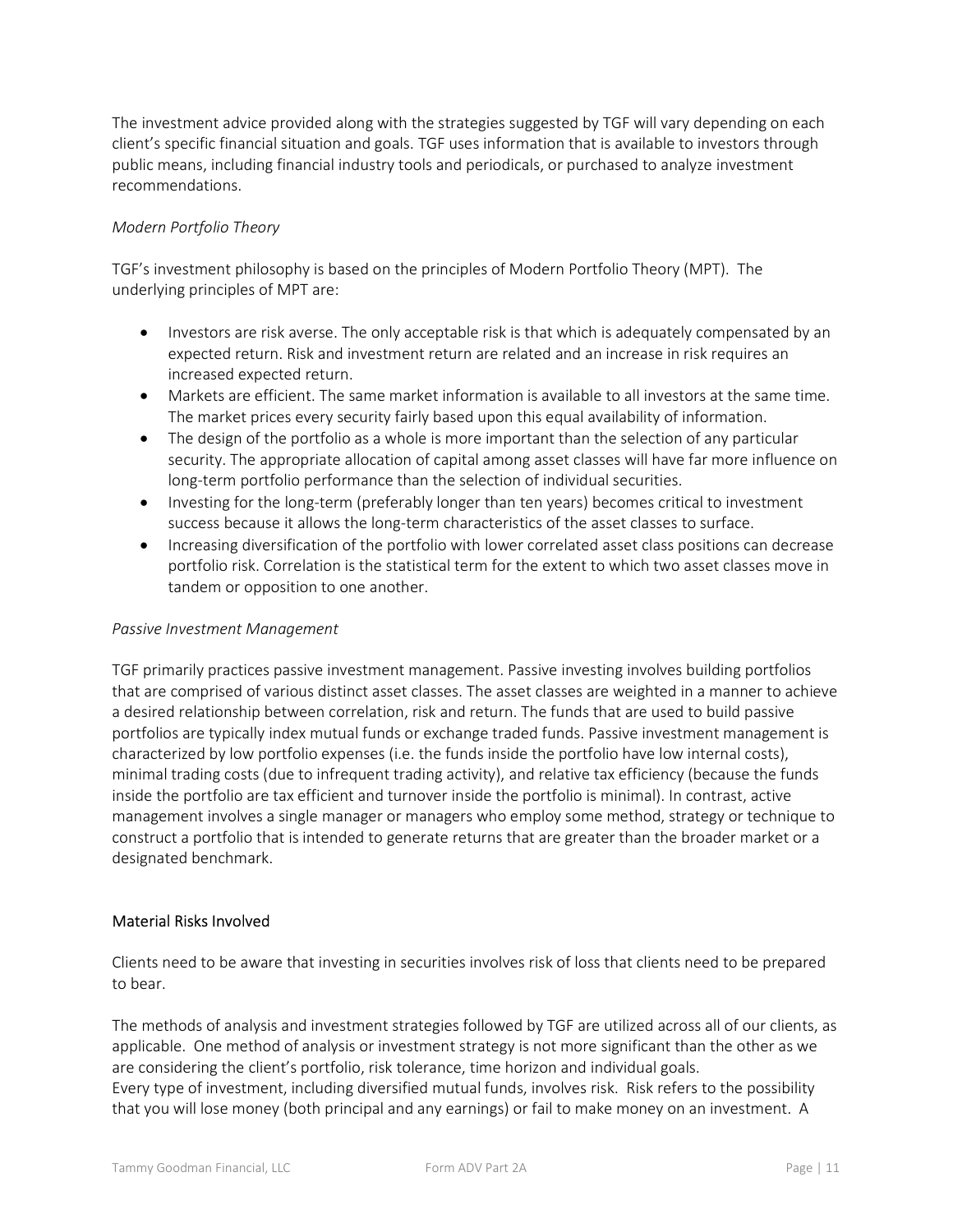fund's investment objective and its holdings are influential factors in determining how risky a fund is. Reading the prospectus will help you to understand the risk associated with that particular fund.

Generally speaking, risk and potential return are related. This is the risk/return trade-off. Higher risks are usually taken with the expectation of higher returns at the cost of increased volatility. While a fund with higher risk has the potential for higher return, it also has the greater potential for losses or negative returns. The school of thought when investing suggests that the longer your investment time horizon is, the less affected you should be by short-term volatility. Therefore, the shorter your investment time horizon, the more concerned you should be with short-term volatility and higher risk.

Below is a list of some of the risks to consider when investing.

- $\bullet$  Call Risk: The possibility that falling interest rates will cause a bond issuer to redeem—or call—its high-yielding bond before the bond's maturity date.
- Country Risk: The possibility that political events (a war, national elections), financial problems (rising inflation, government default), or natural disasters (an earthquake, a poor harvest) will weaken a country's economy and cause investments in that country to decline.
- Credit Risk: The possibility that a bond issuer will fail to repay interest and principal in a timely manner. Also called default risk.
- Currency Risk: The possibility that returns could be reduced for Americans investing in foreign securities because of a rise in the value of the U.S. dollar against foreign currencies. Also called exchange-rate risk.
- Income Risk: The possibility that a fixed-income fund's dividends will decline as a result of falling overall interest rates.
- Industry Risk: The possibility that a group of stocks in a single industry will decline in price due to developments in that industry.
- Inflation Risk: The possibility that increases in the cost of living will reduce or eliminate a fund's real inflation-adjusted returns.
- Interest Rate Risk: The possibility that a bond fund will decline in value because of an increase in interest rates.
- Manager Risk: The possibility that an actively managed mutual fund's investment adviser will fail to execute the fund's investment strategy effectively resulting in the failure of stated objectives.
- Market Risk: The possibility that stock fund or bond fund prices overall will decline over short or even extended periods. Stock and bond markets tend to move in cycles, with periods when prices rise and other periods when prices fall.
- Principal Risk: The possibility that an investment will go down in value, or "lose money," from the original or invested amount.

Other risks to consider when investing are included below:

 Asset Class Risk: Securities in your portfolio(s) or in underlying investments such as mutual funds may underperform in comparison to the general securities markets or other asset classes.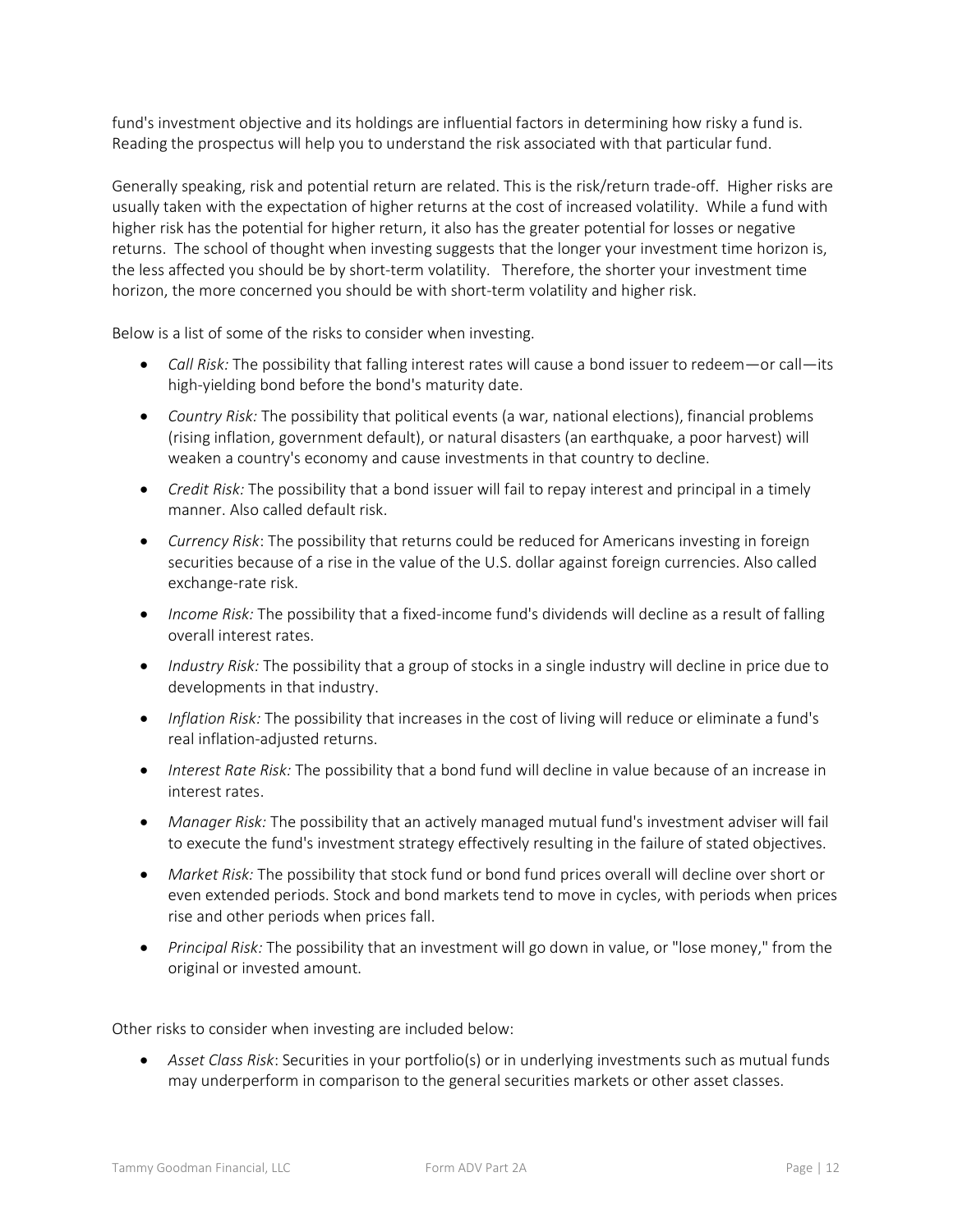- Concentration Risk: To the extent that we recommend portfolio allocations that are concentrated in a particular market, industry or asset class, your portfolio is susceptible to loss due to adverse occurrences affecting that market, industry, or asset class.
- **Equity Securities Risk: Equity securities are subject to changes in value that are attributable to** market perception of a particular issuer or general stock market fluctuations that affect all issuers. Investments in equity securities are more volatile than other types of investments.
- Growth Securities Risk: Growth companies are companies whose earnings growth potential appears to be greater than the market, in general, and whose revenue growth is expected to continue over an extended period. Stocks of growth companies or "growth securities" have market values that are more volatile than those of other types of investments. Growth securities typically do not pay a dividend, which helps cushion stock prices in market downturns and reduce potential losses.
- Issuer Risk: Your account's performance depends on the performance of individual securities in which your account invests. Any issuers performing poorly, causing the value of its securities to decline. Poor performance is caused by poor management decisions, competitive pressures, changes in technology, disruptions in supply, labor problems or shortages, corporate restructurings, fraudulent disclosures, or other factors. Changes to the financial condition or credit rating of an issuer of those securities causes the value of the securities to decline.
- Management Risk: The performance of your account is subject to the risk that our investment management strategy will not produce the intended results.
- Market Risk: Your account will lose money over short periods due to short-term market movements and over longer periods during market downturns. The value of a security declines due to general market conditions, economic trends, or events that are not specifically related to the issuer of the security or to factors that affect a particular industry or industries. During a general downturn in the securities markets, multiple asset classes are negatively affected.
- Larger Company Securities Risk: Securities of companies with larger market capitalizations underperform securities of companies with smaller and mid-sized market capitalizations in certain economic environments. Larger, more established companies might be unable to react as quickly to new competitive challenges, such as changes in technology and consumer tastes. Some larger companies are unable to grow at rates higher than the fastest growing smaller companies, especially during extended periods of economic expansion.
- Liquidity Risk: A security is not able to be sold at the time desired without adversely affecting the price.
- Regulatory Risk: Changes in government regulations adversely affect the value of a security. An insufficiently regulated industry or market might also permit inappropriate practices that adversely affect an investment.
- Smaller Company Securities Risk: Securities of companies with smaller market capitalizations, historically, tend to be more volatile and less liquid than larger company stocks. Smaller companies have no or relatively short operating histories, or be newly public companies. Some of these companies have aggressive capital structures, including high debt levels, or are involved in rapidly growing or changing industries and/or new technologies, which pose additional risks.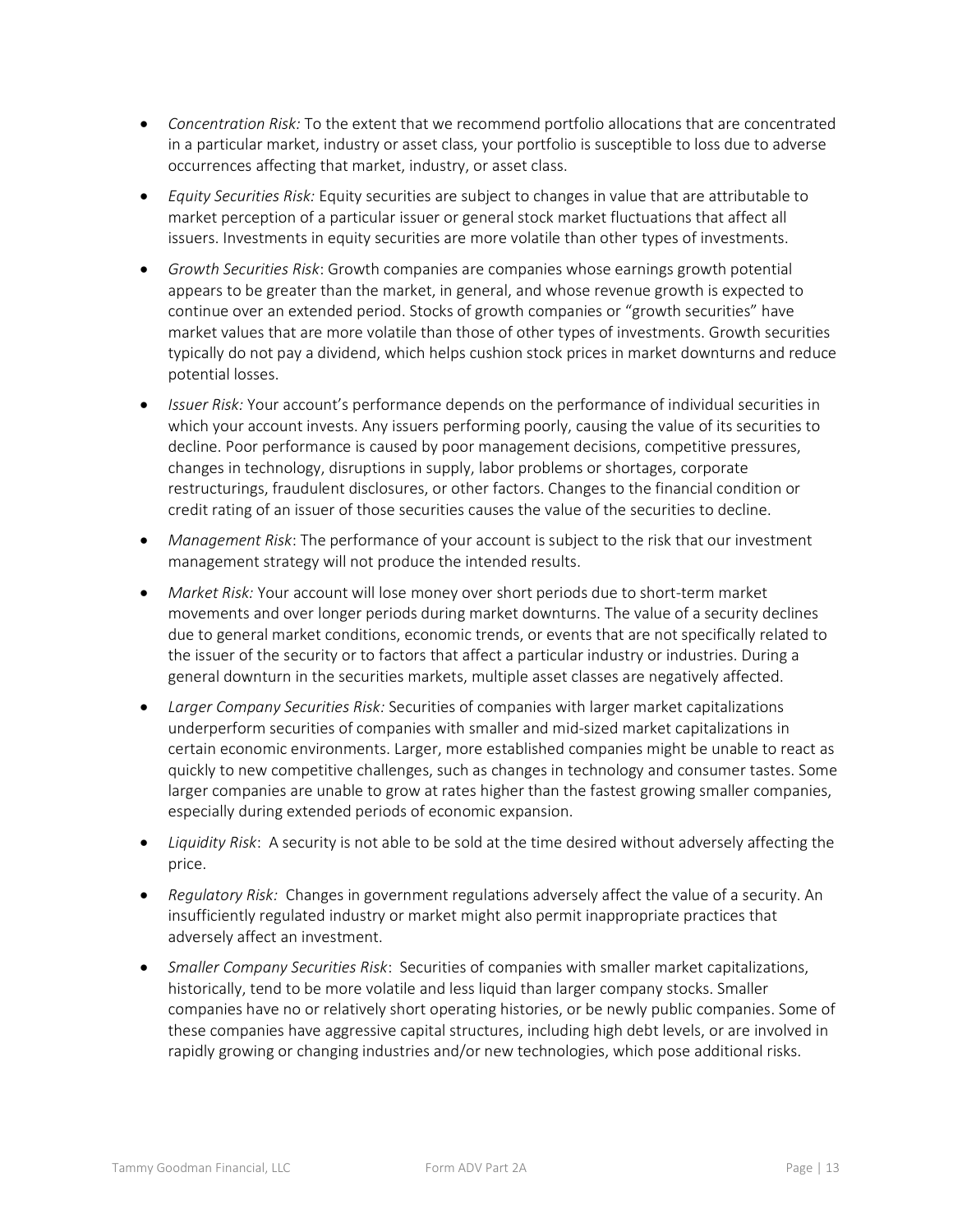### Item 9 Disciplinary Information

Neither TGF nor its management have had any legal or disciplinary events, currently or in the past. Neither TGF nor its management have been involved in administrative enforcement proceedings.

### Item 10 Other Financial Industry Activities and Affiliations

TGF is not a broker-dealer nor is its management person a registered representative of a broker-dealer.

TGF does not have an application pending as a futures commission merchant, commodity pool operator, or a commodity trading advisor, or as an associated person of the foregoing entities.

### Recommendation or Selection of Other Investment Advisers

TGF does not recommend or select other investment advisers for clients.

Item 11 Code of Ethics, Participation or Interest in Client Transactions and Personal Trading

TGF is registered as a state registered investment advisor with the North Carolina securities regulators and has adopted as an industry best practice a Code of Ethics that sets forth the basic policies of ethical conduct. TGF will only have one employee who is the owner of the firm, Tammy A Goodman. Ms. Goodman will be the only individual responsible for providing advice to all clients of TGF. The Code of Ethics governs personal trading by each employee of TGF deemed to be an Access Person and is intended to ensure that securities transactions effected by the Access Person of TGF is conducted in a manner that avoids any conflict of interest between Ms. Goodman and clients of the adviser or its affiliates. As a single member firm, Ms. Goodman has a fiduciary duty to clients of TGF to not trade her personal account in any way that may conflict with trading her client account of TGF. Ms. Goodman will adhere to TGF's Code of Ethics on an ongoing basis and will provide a copy to any client or prospective client upon request.

TGF does not currently have any material financial interest involving its recommendations to clients therefore this question is not applicable.

Ms. Goodman from time to time may purchase or sell products that she recommended to clients. This practice presents a conflict where, because of the information the Advisor has, the Advisor or its related person are in a position to trade in a manner that adversely affect clients (e.g., place their own trades before or after client trades are executed in order to benefit from any price movements due to the clients' trades). In addition to affecting the Advisor's or its related person's objectivity, these practices by the Advisor or its related person also harm clients by adversely affecting the price at which the clients' trades are executed. To mitigate this conflict, TGF has a fiduciary duty to put the interests of their clients ahead of their own. TGF is a sole member firm, with the owner Tammy A. Goodman being the only individual providing investment advice to clients of TGF. Ms. Goodman has a fiduciary duty to clients of TGF to not trade her personal account in any way that may conflict with how client accounts of TGF are traded. Ms. Goodman will adhere to TGF's Code of Ethics as outlined above.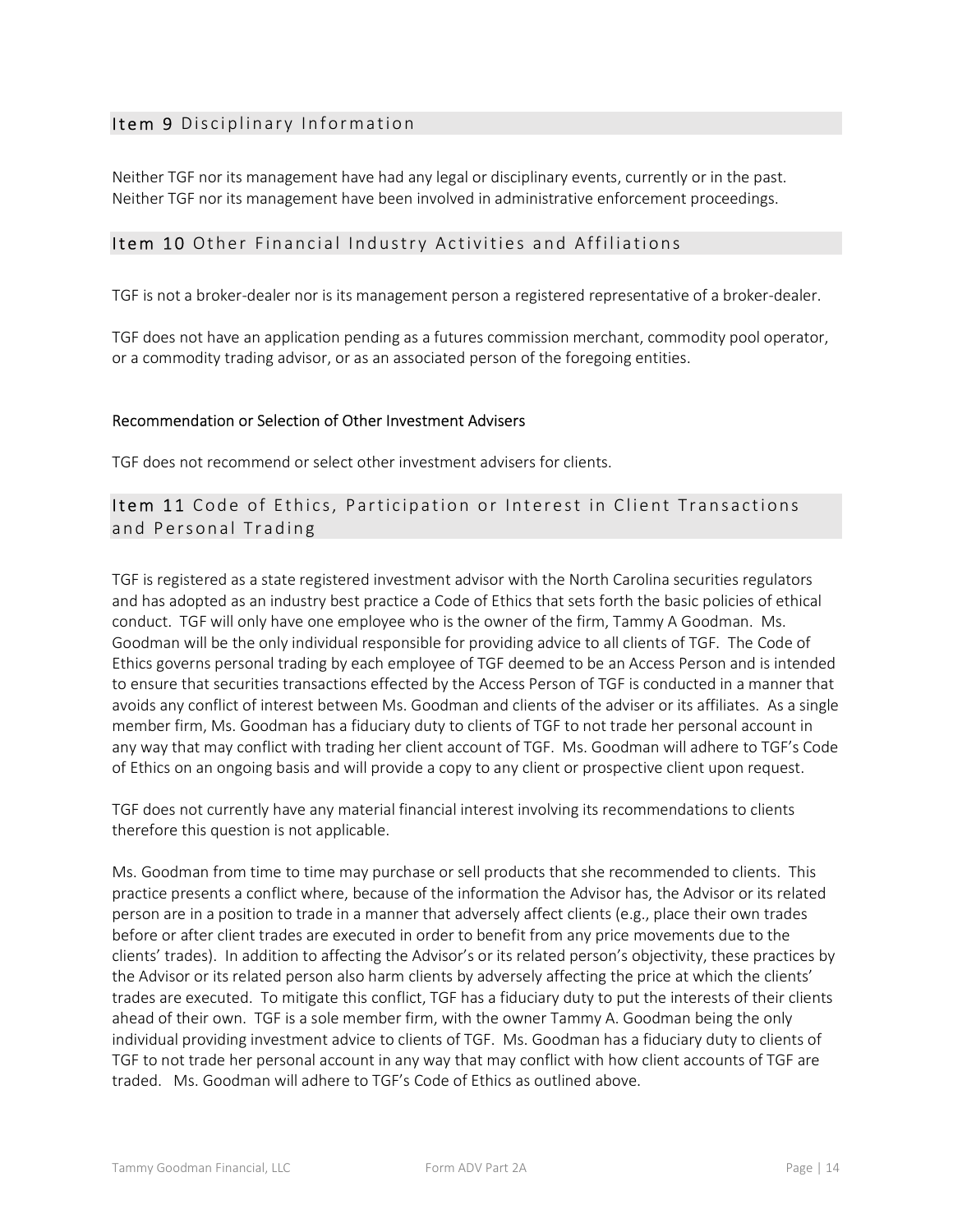### Item 12 Brokerage Practices

TGF does not have any affiliation with Broker-Dealers.

Specific custodian recommendations are made to the client based on their need for such services. We recommend custodians based on the reputation and services provided by the firm. TGF considers several factors in recommending a custodian to a client. Factors considered when recommending a custodian may include ease of use, reputation, service execution, pricing and financial strength, and convenience of access for the Advisor and the client. The availability of the research and/or services received or offered by the custodian are also taken into consideration.

### Research and Other Soft Dollar Benefits

TGF does not receive soft dollar benefits.

### Brokerage for Client Referrals

TGF does not receive client referrals from any broker-dealer or third party in exchange for using that broker-dealer or third party.

### Directed Brokerage

For clients engaging TGF for investment management services, clients are recommended to open one or more custodian accounts in their own name at an independent custodian with which TGF has an existing relationship.

TGF participates in the TD Ameritrade Institutional program. TD Ameritrade Institutional is a division of TD Ameritrade, Inc. ("TD Ameritrade"), member FINRA/SIPC. TD Ameritrade is an independent and unaffiliated SEC-registered broker-dealer. TD Ameritrade offers to independent investment Advisors services which include custody of securities, trade execution, clearance, and settlement of transactions. TGF believes that TD Ameritrade provides quality execution services for clients at competitive prices. Advisor receives some benefits from TD Ameritrade through its participation in the program. (Please see the disclosure under Item 14 below.)

The client will provide authority to TGF to direct all transactions through TD Ameritrade in the investment management agreement.

As an investment advisory firm, TGF has a fiduciary duty to seek best execution for client transactions. While best execution is difficult to define and challenging to measure, there is some consensus that it does not solely mean the achievement of the best price on a given transaction. Rather, it appears to be a collective consideration of factors concerning the trade in question. Such factors include the security being traded, the price of the trade, the speed of the execution, apparent conditions in the market, and the specific needs of the client. TGF's primary objectives when placing orders for the purchase and sale of securities for client accounts is to obtain the most favorable net results taking into account such factors as 1) price, 2) size of order, 3) difficulty of execution, 4) confidentiality and 5) skill required of the broker. TGF may not necessarily pay the lowest commission or commission equivalent as specific transactions involve specialized services on the part of the broker.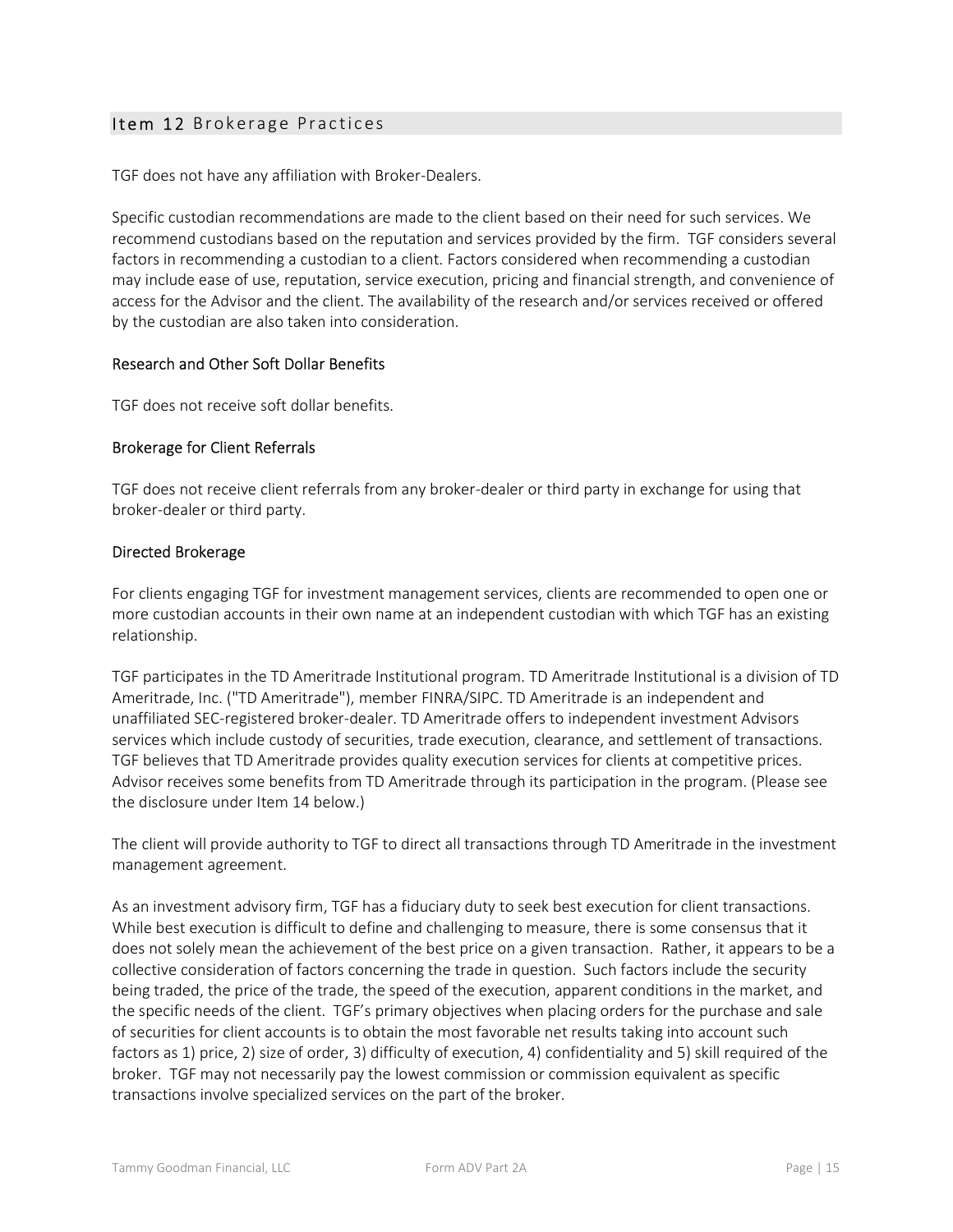### Aggregating (Block) Securities Transactions for Client Accounts

Generally, TGF combines multiple orders for shares of the same securities purchased for investment accounts we manage (this practice is commonly referred to as "block trading"). We will then distribute a portion of the shares to participating accounts in a fair and equitable manner. The distribution of the shares purchased is typically proportionate to the size of the account, but it is not based on account performance or the amount or structure of management fees. Subject to our discretion, regarding particular circumstances and market conditions, when we combine orders, each participating account pays an average price per share for all transactions and pays a proportionate share of all transaction costs, if applicable. Accounts owned by our firm or persons associated with our firm may participate in block trading with your accounts; however, they will not be given preferential treatment.

### Item 13 Review of Accounts

Investment accounts for clients engaging in Investment Management service are monitored regularly on a monthly basis. Client accounts are reviewed by Tammy A. Goodman, Member/Organizer. The nature of the review is to determine if the client account is still in line with the client's stated objectives, investment policies and risk tolerance levels. Events that may trigger a review would be unusual performance, addition or deletions of client-imposed restrictions, excessive draw-down, volatility in performance, or buy and sell decisions from the firm or per client's needs. The client is encouraged to notify the Advisor if changes occur in his/her personal financial situation that might materially affect his/her investment plan or financial plan.

The client will receive written statements no less than quarterly from the custodian. The client will receive trade confirmations from the custodian for each transaction in their account(s) as well as statements showing all activity in their account(s), such as receipt of dividends and interest. TGF does not create separate written reports to clients recapping account activity.

### Item 14 Client Referrals and Other Compensation

As disclosed under Item 12, above, Advisor participates in TD Ameritrade's institutional customer program and Advisor may recommend TD Ameritrade to clients for custody and brokerage services. There is no direct link between Advisor's participation in the program and the investment advice it gives to its clients, although Advisor receives economic benefits through its participation in the program that are typically not available to TD Ameritrade retail investors. These benefits include the following products and services (provided without cost or at a discount): receipt of duplicate client statements and confirmations; research related products and tools; consulting services; access to a trading desk serving Advisor participants; access to block trading (which provides the ability to aggregate securities transactions for execution and then allocate the appropriate shares to client accounts); the ability to have investment management fees deducted directly from client accounts; access to an electronic communications network for client order entry and account information; access to mutual funds with no transaction fees and to certain institutional money managers; and discounts on compliance, marketing, research, technology, and practice management products or services provided to Advisor by third party vendors. TD Ameritrade may also have paid for business consulting and professional services received by Advisor's related persons. Some of the products and services made available by TD Ameritrade through the program may benefit Advisor but may not benefit its client accounts. These products or services may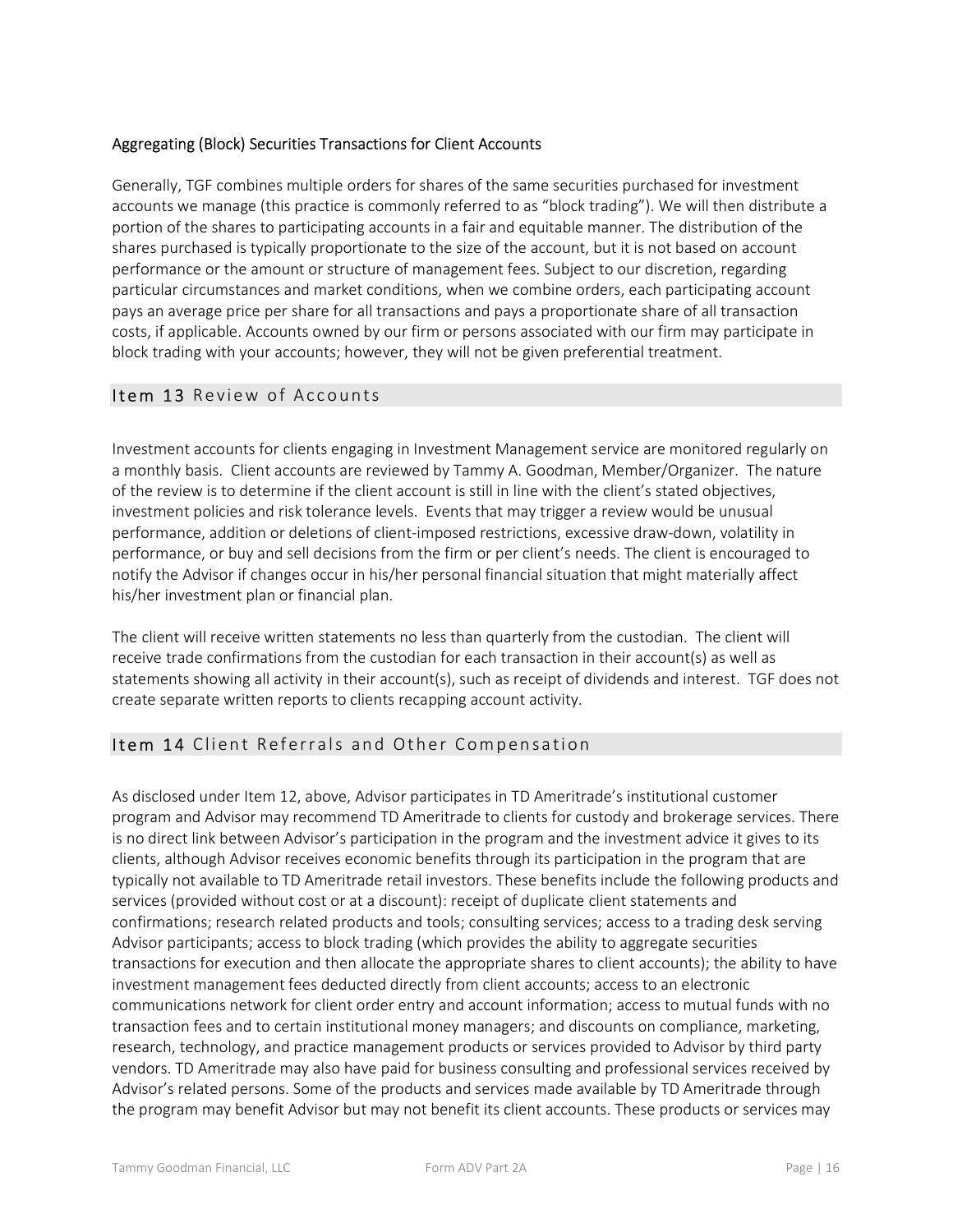assist Advisor in managing and administering client accounts, including accounts not maintained at TD Ameritrade. Other services made available by TD Ameritrade are intended to help Advisor manage and further develop its business enterprise. The benefits received by Advisor or its personnel through participation in the program do not depend on the number of brokerage transactions directed to TD Ameritrade. As part of its fiduciary duties to clients, Advisor endeavors at all times to put the interests of its clients first. Clients should be aware, however, that the receipt of economic benefits by Advisor or its related persons in and of itself creates a potential conflict of interest and may indirectly influence the Advisor's choice of TD Ameritrade for custody and brokerage services.

TGF does not receive payments from any advisory firm for client referrals.

### Item 15 Custody

For client accounts in which TGF directly debits their investment management fee:

- i. TGF will prepare a quarterly invoice for the client and the custodian pursuant to the fee calculation described in Item 5 and on the investment management agreement.
- ii. The custodian will send statements, no less frequently than quarterly, to the client showing all disbursements for the account, including the amount of the investment management fee.
- iii. The client will provide written authorization to TGF, permitting them to be paid directly for their accounts held by the custodian.

Under state regulations, TGF is deemed to have custody of client assets if the client authorizes TBF to instruct the qualified custodian to deduct our investment management fees directly from their account. The qualified custodian utilized by TGF maintains actual custody of all client assets. TGF encourages clients to carefully review/compare their account statements and firm invoice for any inaccuracies. Any discrepancies should be immediately brought to the firm's attention.

### Item 16 Investment Discretion

TGF has discretion over the selection and amount of securities to be bought or sold in client accounts without obtaining prior consent or approval from the client for each transaction. However, these purchases or sales will be subject to specified investment objectives, guidelines, or limitations previously set forth by the client and agreed to by TGF.

Discretionary authority will only be provided upon full disclosure to the client. The granting of such authority will be evidenced by the client's execution of an Investment Management Agreement containing all applicable limitations to such authority. All discretionary trades made by TGF will be in accordance with each client's investment objectives and goals.

### Item 17 Voting Client Securities

TGF will not vote, nor advise clients how to vote, proxies for securities held in client accounts. The client clearly keeps the authority and responsibility for the voting of these proxies. Also, TGF cannot give any advice or take any action with respect to the voting of these proxies. The client and TGF agree to this by contract. Clients will receive proxy solicitations from their custodian and/or transfer agent.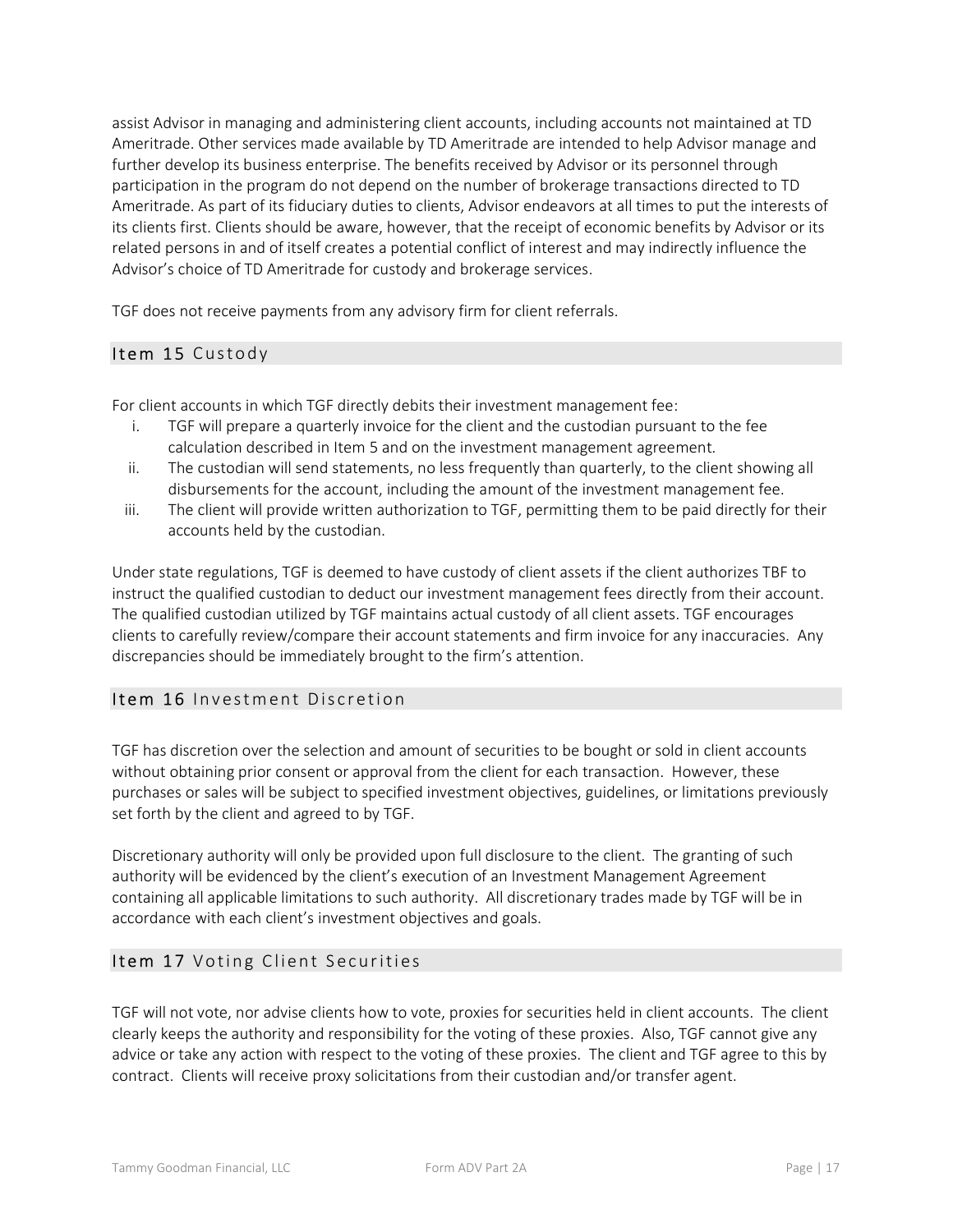### Item 18 Financial Information

Registered Investment Advisers are required in this Item to provide you with certain financial information or disclosures about our financial condition. We have no financial commitment that impairs our ability to meet contractual and fiduciary commitments to clients. If TGF does become aware of any such financial condition, this brochure will be updated and clients will be notified. We have not been the subject of a bankruptcy proceeding.

### Item 19 Requirements for State-Registered Advisers

Tammy A. Goodman, CFP®, CECP, born 1980 and graduated in 1999 from the College of Southern Maryland (formerly, Charles County Community College) with an Associates Degree; graduated summa cum laude in 2002 from High Point University with a Bachelor's Degree and graduated in 2008 from the University of North Carolina at Charlotte with a Master of Business Administration, all of which were pursued during full-time employment. Ms. Goodman is the Member/Organizer of Tammy Goodman Financial, LLC as of January 2019 to Present. She previously served as the Director of Executive Compensation at Premier, Inc. from May 2017 to April 2021. Prior to that, she was the Director of Client Service at Barry, Evans, Josephs & Snipes from August 2012 to May 2017.

Ms. Goodman is not engaged in any other business activities.

TGF is not compensated by performance-based fees.

### Disclosure of Material Facts Related to Arbitration or Disciplinary Actions Involving Management Persons

No management person of TGF has been found liable in any arbitration, civil or disciplinary actions or administrative proceedings.

### Material Relationships Maintained by this Advisory Business or Management Persons with Issuers of **Securities**

There are no material relationships maintained by TGF or its management person with any issuers of securities other than as described in this Brochure.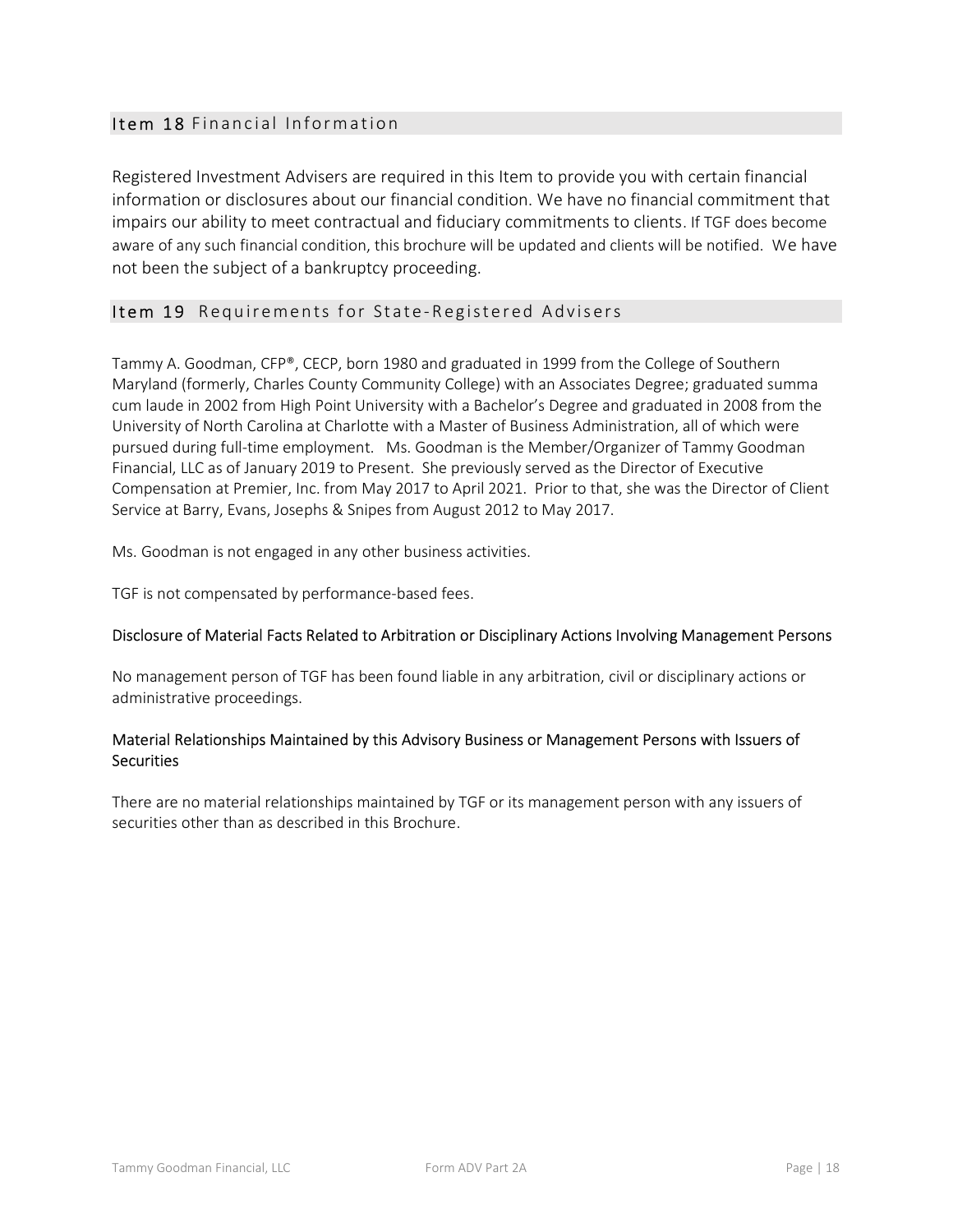# TAMMY GOODMANFINANCIALS

## Form ADV Part 2B - Brochure Supplement

### Dated August 5, 2021

Tammy A. Goodman Personal CRD #5064826

Tammy Goodman Financial, LLC Firm CRD #300979 P.O. Box 12752 Charlotte, NC 28209

Phone: (704) 905-7950

This brochure supplement provides information about Tammy A. Goodman that supplements the Tammy Goodman Financial, LLC brochure. You should have received a copy of that brochure. Please contact Tammy A. Goodman, Member/Organizer if you did not receive the Tammy Goodman Financial, LLC's brochure or if you have any questions about the contents of this supplement.

Additional information about Tammy A. Goodman, CRD #5064826 is available on the SEC's website at www.adviserinfo.sec.gov.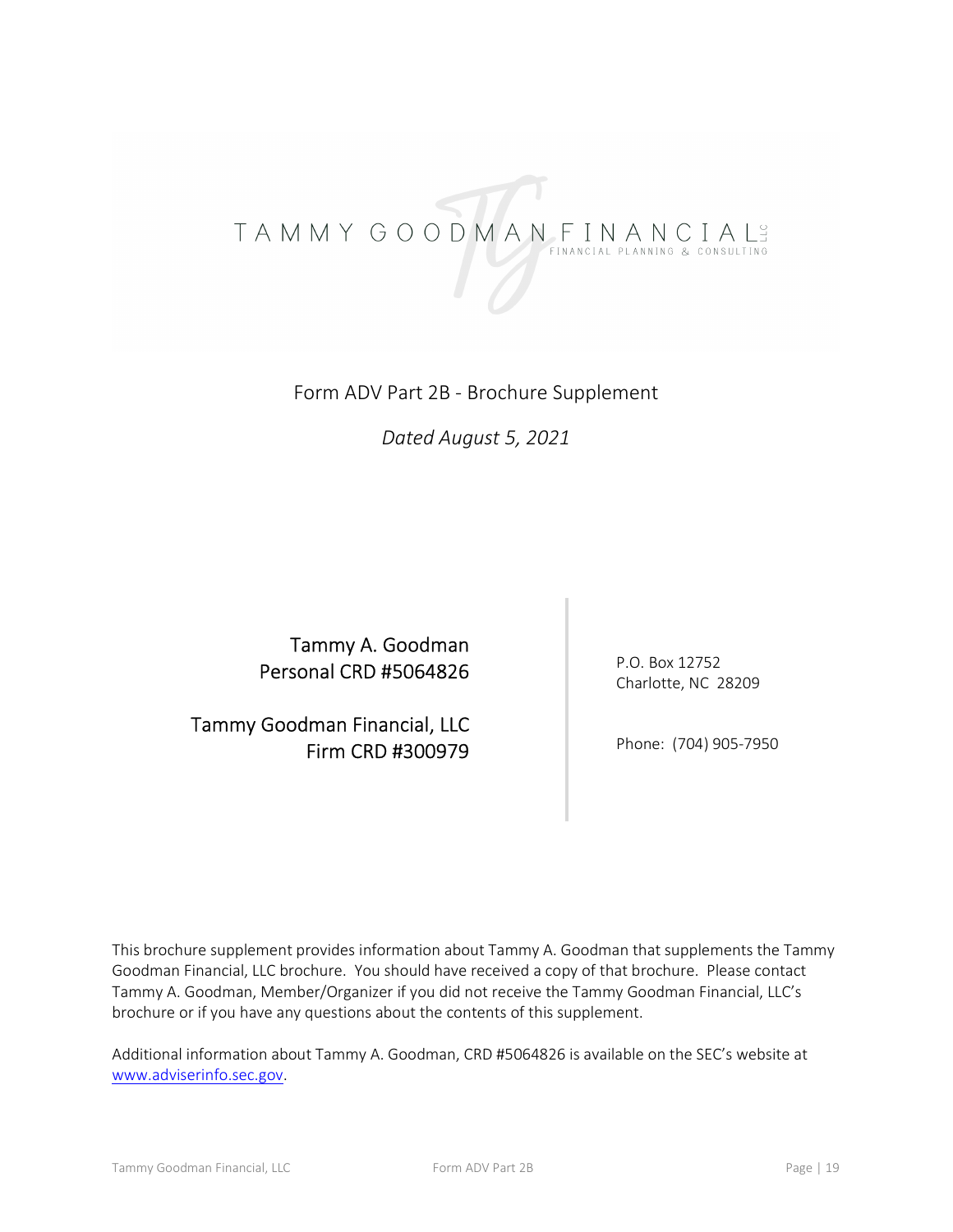### Item 2 Educational Background/Business Experience

Tammy A. Goodman, CFP®, CECP, born 1980 and graduated in 1999 from the College of Southern Maryland (formerly, Charles County Community College) with an Associates Degree; graduated summa cum laude in 2002 from High Point University with a Bachelor's Degree and graduated in 2008 from the University of North Carolina at Charlotte with a Master of Business Administration, all of which were pursued during full-time employment. Ms. Goodman is the Member/Organizer of Tammy Goodman Financial, LLC as of January 2019 to Present. She previously served as the Director of Executive Compensation at Premier, Inc. from May 2017 to April 2021. Prior to that, she was the Director of Client Service at Barry, Evans, Josephs & Snipes from August 2012 to May 2017.

The CERTIFIED FINANCIAL PLANNER™, CFP® and federally registered CFP (with flame design) marks (collectively, the "CFP® marks") are professional certification marks granted in the United States by Certified Financial Planner Board of Standards, Inc. ("CFP Board").

The CFP® certification is a voluntary certification; no federal or state law or regulation requires financial planners to hold CFP® certification. It is recognized in the United States and a number of other countries for its (1) high standard of professional education; (2) stringent code of conduct and standards of practice; and (3) ethical requirements that govern professional engagements with clients. Currently, more than 89,000 individuals have obtained CFP® certification in the United States.

To attain the right to use the CFP® marks, an individual must satisfactorily fulfill the following:

- Education Complete an advanced college-level course of study addressing the financial planning subject areas that CFP Board's studies have determined as necessary for the competent and professional delivery of financial planning services, and attain a Bachelor's Degree from a regionally accredited United States college or university (or its equivalent from a foreign university). CFP Board's financial planning subject areas include insurance planning and risk management, employee benefits planning, investment planning, income tax planning, retirement planning, and estate planning;
- Examination Pass the comprehensive  $CFP^{\otimes}$  Certification Examination. The examination includes case studies and client scenarios designed to test one's ability to correctly diagnose financial planning issues and apply one's knowledge of financial planning to real world circumstances;
- Experience Complete at least three years of full-time financial planning-related experience (or the equivalent, measured as 2,000 hours per year); and
- Ethics Agree to be bound by CFP Board's Standards of Professional Conduct, a set of documents outlining the ethical and practice standards for CFP® professionals.

Individuals who become certified must complete the following ongoing education and ethics requirements in order to maintain the right to continue to use the CFP® marks:

- Continuing Education Complete 30 hours of continuing education hours every two years, including two hours on the Code of Ethics and other parts of the Standards of Professional Conduct, to maintain competence and keep up with developments in the financial planning field; and
- Ethics Renew an agreement to be bound by the Standards of Professional Conduct. The Standards prominently require that CFP® professionals provide financial planning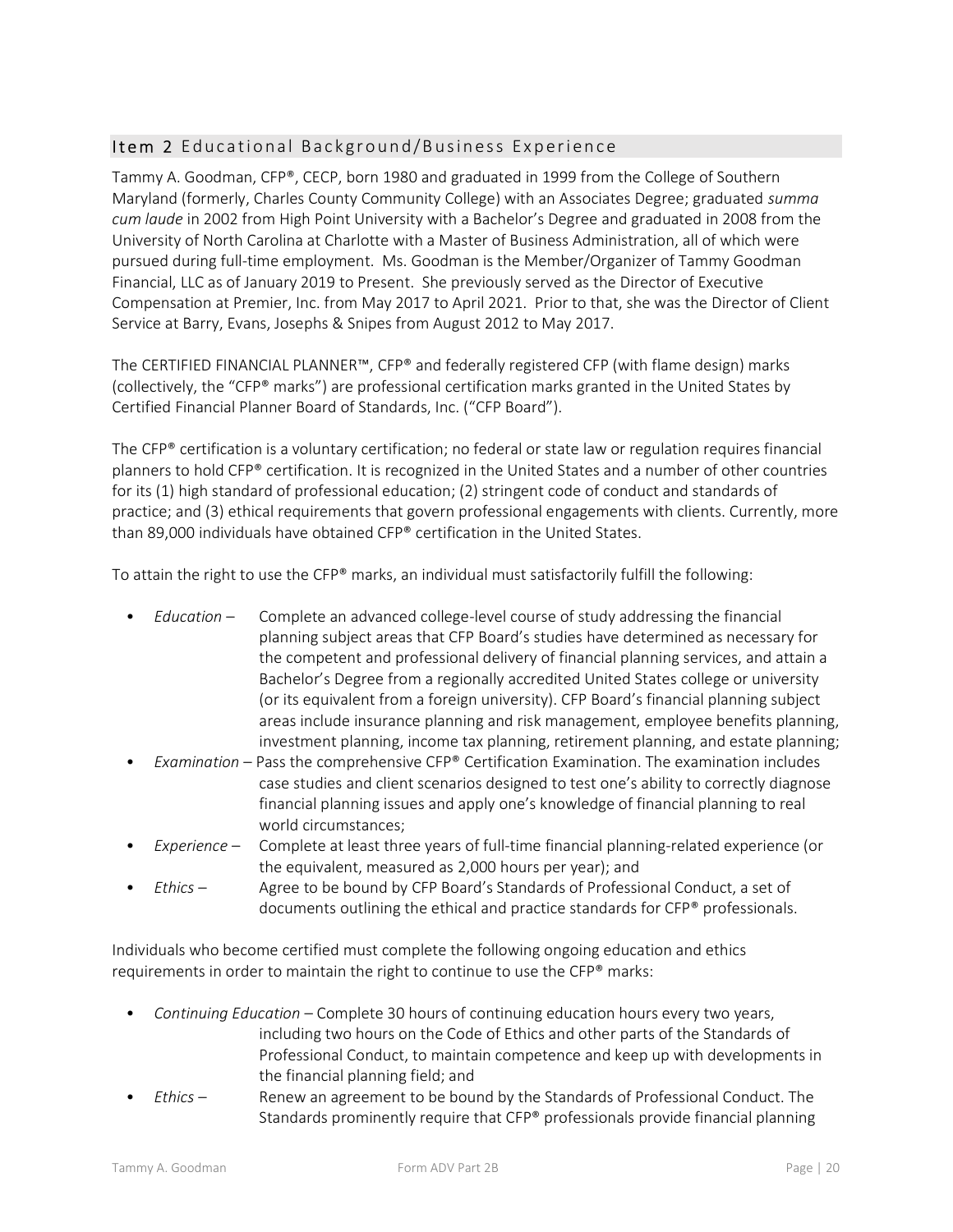services at a fiduciary standard of care. This means CFP® professionals must provide financial planning services in the best interests of their clients.

CFP® professionals who fail to comply with the above standards and requirements may be subject to CFP Board's enforcement process, which could result in suspension or permanent revocation of their CFP® certification.

Ms. Goodman obtained the Certified Executive Compensation Professional designation in 2012. This specialty certification, issued by WorldatWork, signifies expertise in the field of Executive Compensation, and demonstrates the knowledge, experience and critical skills needed to design and manage programs that attract, motivate and retain dynamic executives and leaders who have the ability to provide positive business results and organizational strategies. WorldatWork is the leading nonprofit professional association in compensation and total rewards. WorldatWork asserts that Executive Compensation is the most complex and dynamic field in Total Rewards and to be successful it requires a broad and deep understanding of strategy, plan design, administration and evaluation of executive compensation plans.

### Item 3 Disciplinary Information

There are no legal or disciplinary events or proceedings to report concerning Ms. Goodman. There are no situations to report concerning a professional attainment, designation, or license being revoked or suspended for Ms. Goodman.

### Item 4 Other Business Activities

Ms. Goodman is not currently engaged in any outside business activities.

### Item 5 Additional Compensation

Ms. Goodman does not receive compensation or other economic benefit from anyone for providing advisory services other than what has been described in the Tammy Goodman Financial, LLC Brochure.

### Item 6 Supervision

Tammy A. Goodman is the Member/Organizer and Chief Compliance Officer of Tammy Goodman Financial, LLC. Ms. Goodman will adhere to the firm's compliance program and code of ethics on a continuous basis. She is the only individual who provides investment advice to clients and can be reached at (704) 905-7950.

### Item 7 Requirements for State-Registered Advisers

Ms. Goodman has not been involved in an award or found liable in an arbitration claim, civil, or selfregulatory organization event or administrative proceeding, or been the subject of a bankruptcy petition.